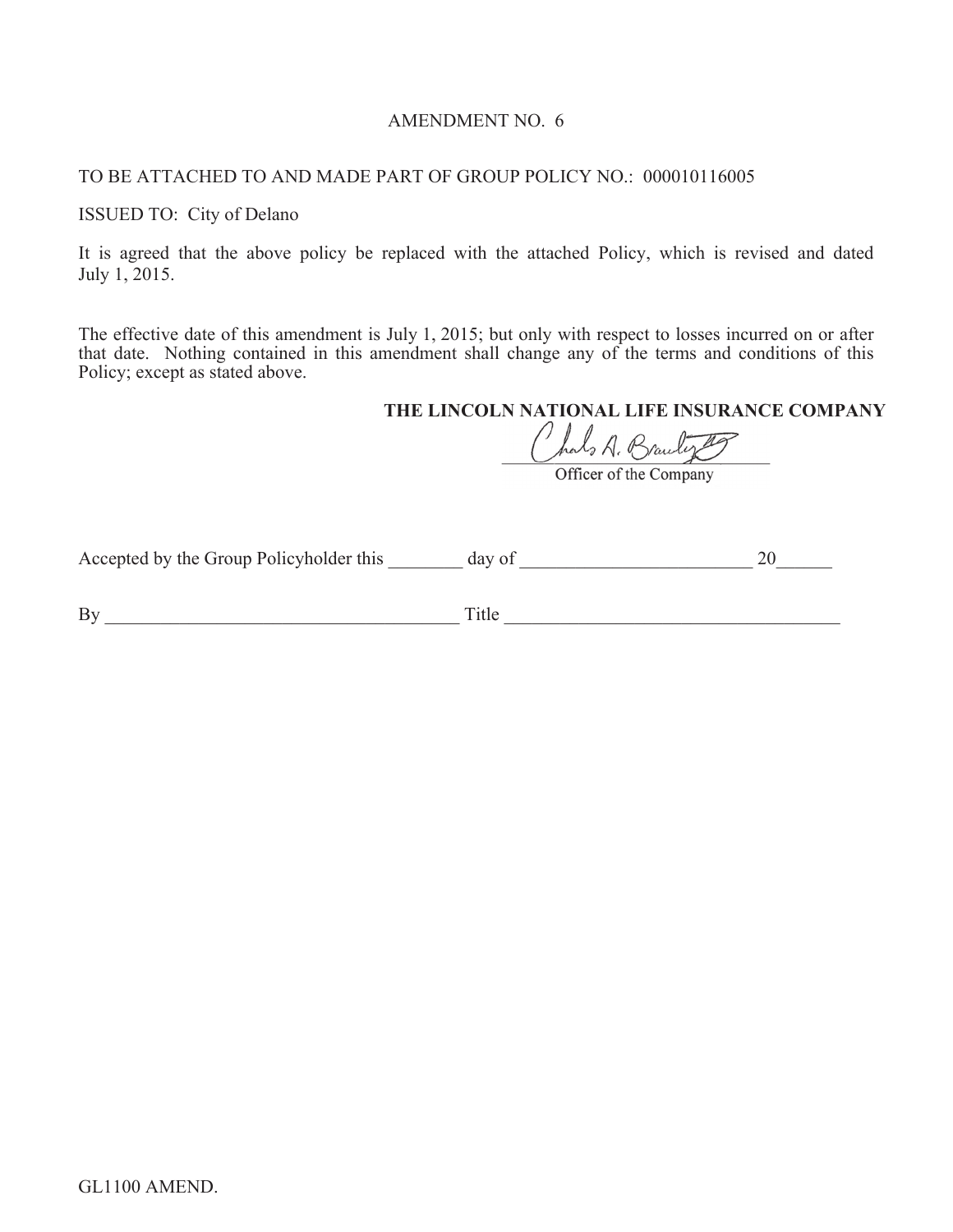

The Lincoln National Life Insurance Company A Stock Company Home Office Location: Fort Wayne, Indiana Group Insurance Service Office: 8801 Indian Hills Drive, Omaha, NE 68114-4066 (800) 423-2765 Online: www.LincolnFinancial.com

Group Policyholder:

City of Delano

In Consideration of the Group Policyholder's application for this Policy and payment of all premiums when due, The Lincoln National Life Insurance Company agrees to make the payments provided in this Policy to the persons entitled to them.

The first premium for this Policy is due on its effective date. Subsequent premiums are due on August 1, 2009, and on the same day of each month after that. Policy anniversaries will be each July 1<sup>st</sup>; unless shown otherwise on the Premium Rate Schedule inside.

The provisions and conditions set forth on the following pages are a part of this Policy, as fully as if recited over the signatures below.

The Lincoln National Life Insurance Company has executed this Policy at its Group Insurance Service Office in Omaha, Nebraska. The issue date of this Policy is July 1, 2009.

**IMPORTANT INFORMATION REGARDING YOUR INSURANCE. If you need to contact someone about this insurance for any reason, please contact your agent. If no agent was involved in its sale, or if you have additional questions; then you may contact the insurance company at the above address or phone them at 1-800-423-2765. If unable to obtain satisfaction from the company or agent, you may contact the state regulatory agency at California Department of Insurance, Consumer Communications Bureau, 300 South Spring Street, Los Angeles CA 90013 or phone them at 1-800-927-4357. Please have your policy number available.**

Chals A. Branche

**SECRETARY** 

Jennis L. Glass

**PRESIDENT** 

**GROUP INSURANCE POLICY** No. 000010116005 PROVIDING LIFE INSURANCE ACCIDENTAL DEATH AND DISMEMBERMENT INSURANCE

**This Policy contains an Accelerated Death Benefit provision. Receipt of an Accelerated Death Benefit will reduce benefits specified in this Policy. Accelerated Death Benefits may be taxable. As with all tax matters, the Insured Person should consult a professional tax advisor before applying for this benefit. Please read the Limitations section of the Accelerated Death Benefit included in this Policy.**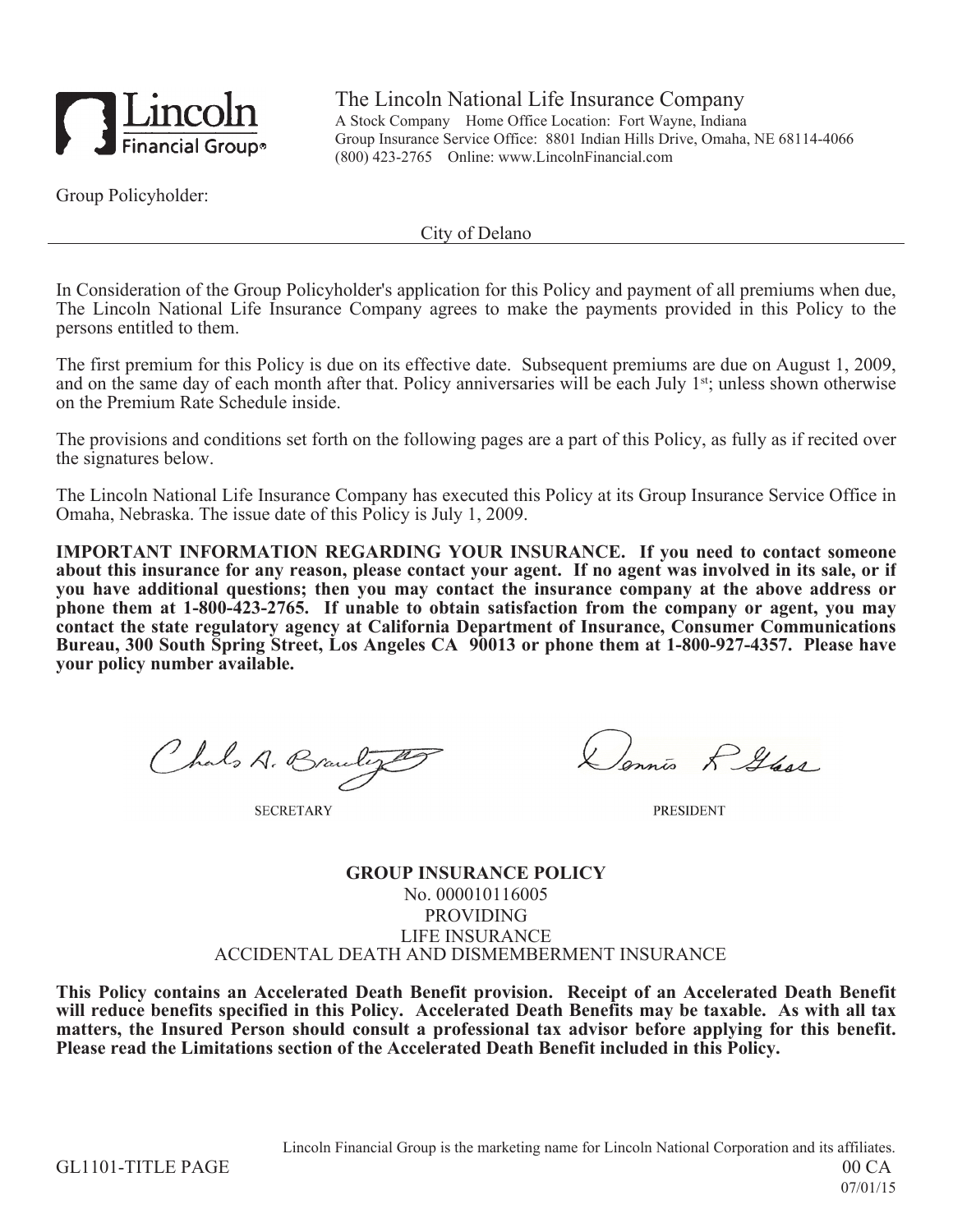# **TABLE OF CONTENTS**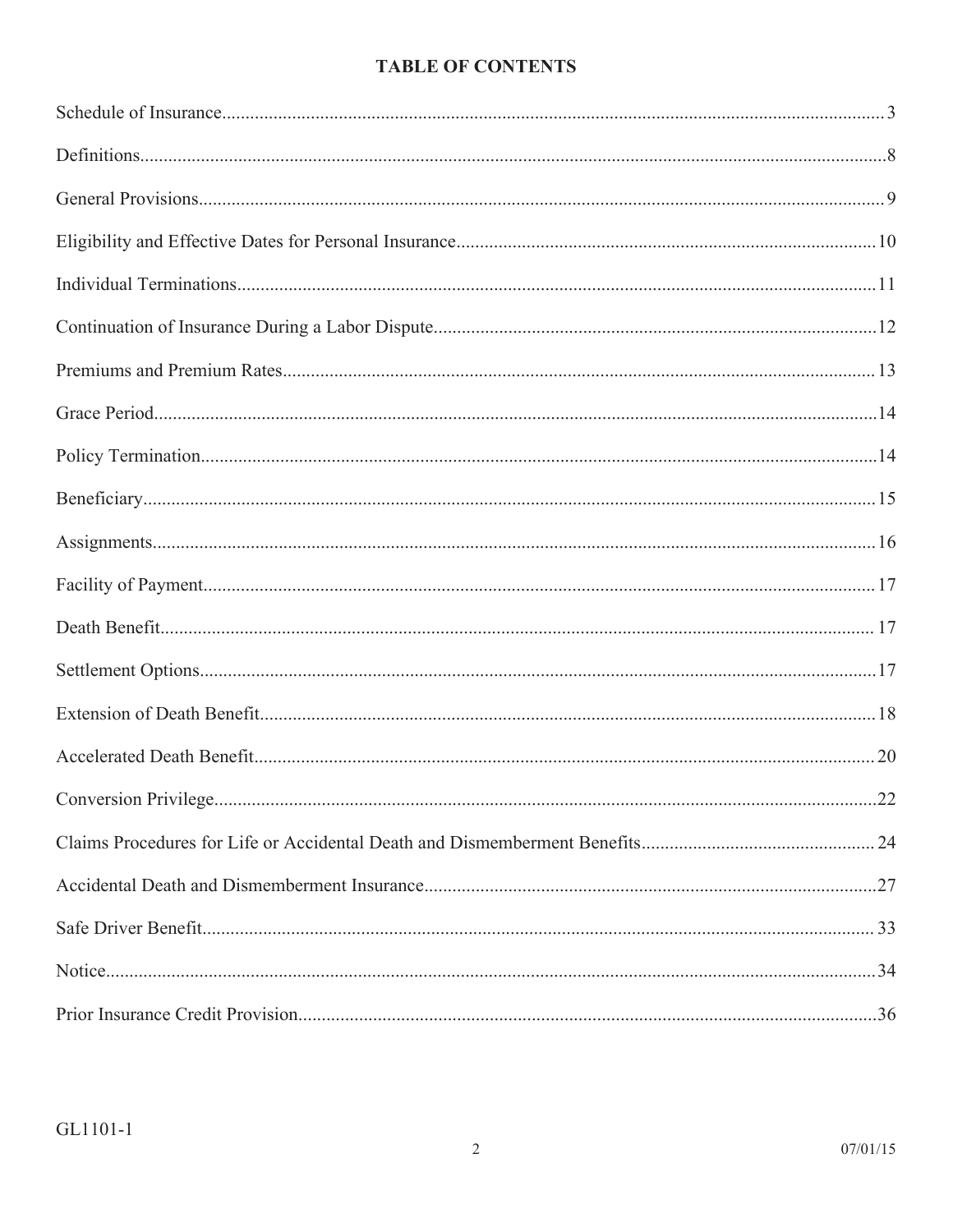# **City of Delano 000010116005 SCHEDULE OF INSURANCE**

# **ELIGIBLE CLASSES**

| Class 1 All Full-Time City Managers                                            |
|--------------------------------------------------------------------------------|
| Class 2 All Other Full-Time Management Employees                               |
| Class 3 All Other Full-Time Employees excluding City<br><b>Council Members</b> |

Class 4 All Full-Time City Council Members

The amount of an Insured Person's insurance is determined from the following table. The initial amount of coverage is the amount which applies to an Insured Person's Class on the date his or her coverage takes effect. An Insured Person may become eligible for increases in the amount of insurance in accord with the table. Any such increase will take effect on the latest of:

- (1) the first day of the Insurance Month coinciding with or next following the date on which the Insured Person becomes eligible for the increase; if Actively at Work on that day;
- (2) the day the Insured Person resumes Active Work, if not Actively at Work on the day the increase would otherwise take effect; or
- (3) the day any required evidence of insurability is approved by the Company.

Any decrease will take effect on the day of the change; whether or not the Insured Person is Actively at Work.

The amount of an Insured Person's Life Insurance shall be reduced by the amount of any Life Insurance in effect as a result of exercising the rights under the Conversion Privilege section of this Policy.

The following chart applies to the Extension of Death Benefit provision when benefits end upon attainment of the Social Security Normal Retirement Age:

| Year of Birth  | Normal Retirement Age |  |
|----------------|-----------------------|--|
| 1937 and prior | 65                    |  |
| 1938           | 65 and 2 months       |  |
| 1939           | 65 and 4 months       |  |
| 1940           | 65 and 6 months       |  |
| 1941           | 65 and 8 months       |  |
| 1942           | 65 and 10 months      |  |
| 1943 - 54      | 66                    |  |
| 1955           | 66 and 2 months       |  |
| 1956           | 66 and 4 months       |  |
| 1957           | 66 and 6 months       |  |
| 1958           | 66 and 8 months       |  |
| 1959           | 66 and 10 months      |  |
| 1960 and later |                       |  |
|                |                       |  |

Note: Persons born on January 1 of any year should refer to the Normal Retirement Age for the previous year.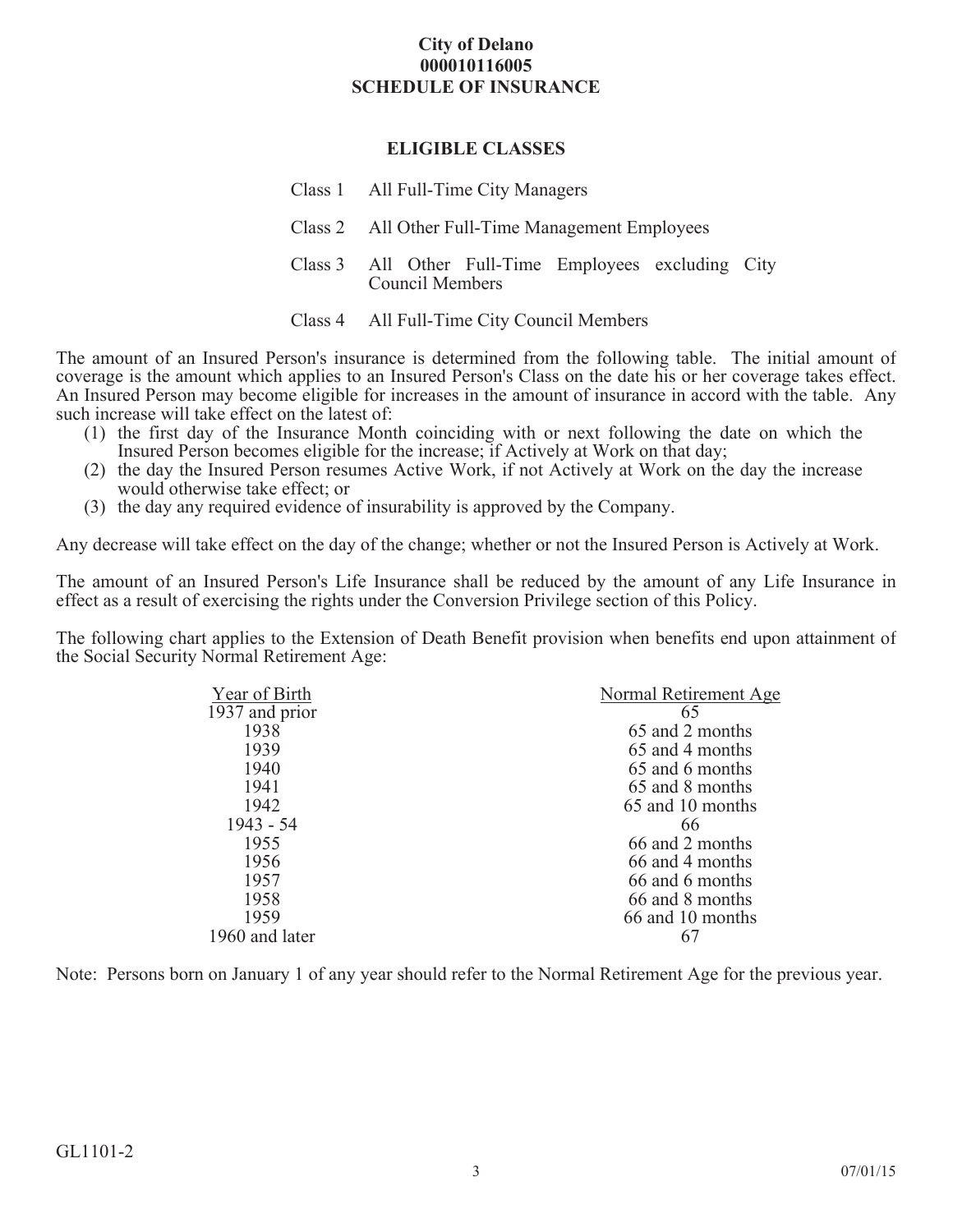# **City of Delano 000010116005 SCHEDULE OF INSURANCE For**

# **Class 1 - All Full-Time City Managers**

| MINIMUM HOURS: 40 hours per week |                                                                                                              |
|----------------------------------|--------------------------------------------------------------------------------------------------------------|
|                                  | WAITING PERIOD: (For date insurance begins, refer to "Effective Date" section)<br>None                       |
|                                  | CONTRIBUTIONS: Insured Persons are not required to make contributions for Personal Life & AD&D<br>Insurance. |

**Basic Annual Earnings** means the Insured Person's annual base salary or annualized hourly pay from the Group Policyholder before taxes on the Determination Date. The **"Determination Date"** is the last day worked just prior to the loss.

It does **not** include commissions, bonuses, overtime pay, or any other extra compensation. It does **not** include income from a source other than the Group Policyholder. It will not exceed the amount shown in the Group Policyholder's financial records or the amount for which premium has been paid; whichever is less.

#### **LIFE AND AD&D INSURANCE**

#### Benefit Amount

| Personal Life Insurance      | Two times Basic Annual Earnings, rounded to the next higher<br>\$1,000; subject to a maximum of $$300,000$ . |
|------------------------------|--------------------------------------------------------------------------------------------------------------|
| AD&D Insurance Principal Sum | Two times Basic Annual Earnings, rounded to the next higher<br>\$1,000; subject to a maximum of $$300,000$ . |

Personal Life and AD&D Insurance will be reduced as follows:

- At age 70, benefits will reduce by 35% of the original amount;
- At age 75, benefits will reduce an additional 20% of the original amount;
- At age 80, benefits will reduce an additional 10% of the original amount;
- At age 85, benefits will reduce an additional 10% of the original amount;
- At age 90, benefits will reduce an additional 5% of the original amount;
- At age 95, benefits will reduce an additional 5% of the original amount.

Benefits will terminate when the Insured Person retires.

If the Insured Person first enrolls for Personal Life and AD&D Insurance at age 70 or older, the above age reductions will apply to:

- Any Guarantee Issue Amount available without evidence of insurability; and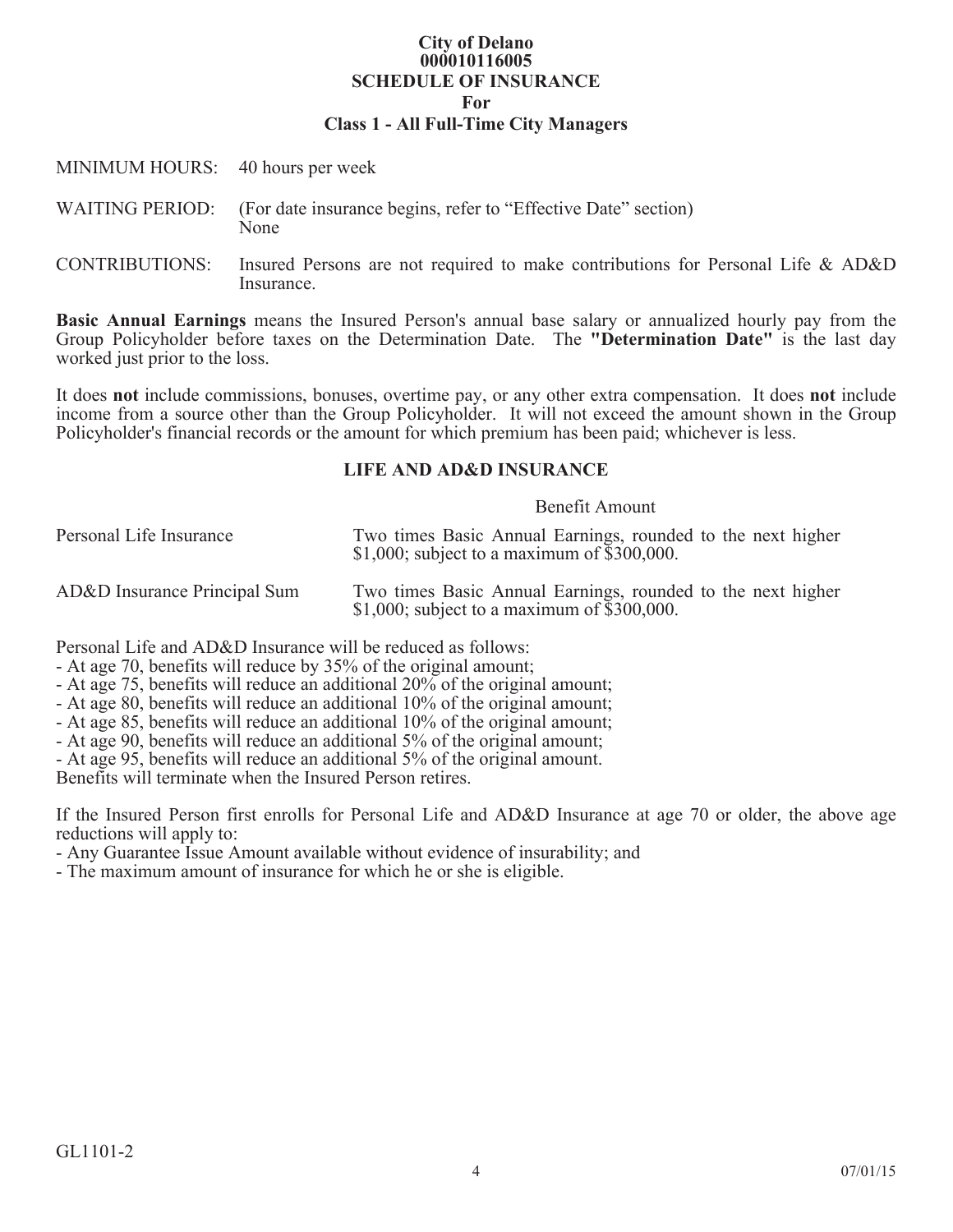## **City of Delano 000010116005 SCHEDULE OF INSURANCE**

**For**

#### **Class 2 - All Other Full-Time Management Employees**

| MINIMUM HOURS: 40 hours per week |                                                                                                              |
|----------------------------------|--------------------------------------------------------------------------------------------------------------|
|                                  | WAITING PERIOD: (For date insurance begins, refer to "Effective Date" section)<br>None                       |
|                                  | CONTRIBUTIONS: Insured Persons are not required to make contributions for Personal Life & AD&D<br>Insurance. |

**Basic Annual Earnings** means the Insured Person's annual base salary or annualized hourly pay from the Group Policyholder before taxes on the Determination Date. The **"Determination Date"** is the last day worked just prior to the loss.

It does **not** include commissions, bonuses, overtime pay, or any other extra compensation. It does **not** include income from a source other than the Group Policyholder. It will not exceed the amount shown in the Group Policyholder's financial records or the amount for which premium has been paid; whichever is less.

## **LIFE AND AD&D INSURANCE**

#### Benefit Amount

| Personal Life Insurance      | One times Basic Annual Earnings, rounded to the next higher<br>$$1,000$ ; subject to a minimum of $$50,000$ and a maximum of<br>\$150,000. |
|------------------------------|--------------------------------------------------------------------------------------------------------------------------------------------|
| AD&D Insurance Principal Sum | One times Basic Annual Earnings, rounded to the next higher<br>$$1,000$ ; subject to a minimum of $$50,000$ and a maximum of<br>\$150,000. |

Personal Life and AD&D Insurance will be reduced as follows:

- At age 70, benefits will reduce by 35% of the original amount;
- At age 75, benefits will reduce an additional 20% of the original amount;
- At age 80, benefits will reduce an additional 10% of the original amount;
- At age 85, benefits will reduce an additional 10% of the original amount;
- At age 90, benefits will reduce an additional 5% of the original amount;
- At age 95, benefits will reduce an additional 5% of the original amount.

Benefits will terminate when the Insured Person retires.

If the Insured Person first enrolls for Personal Life and AD&D Insurance at age 70 or older, the above age reductions will apply to:

- Any Guarantee Issue Amount available without evidence of insurability; and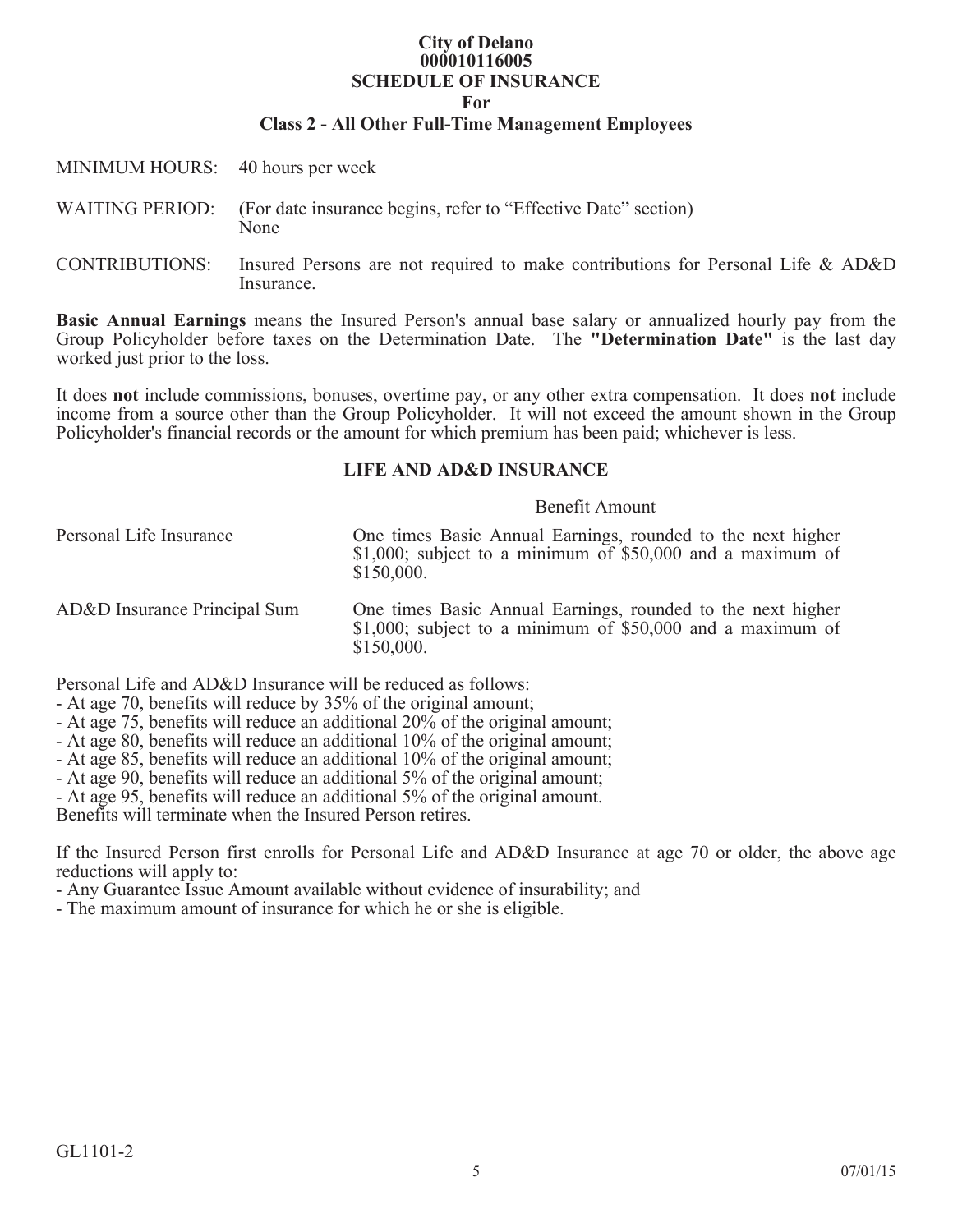## **City of Delano 000010116005 SCHEDULE OF INSURANCE**

**For**

# **Class 3 - All Other Full-Time Employees excluding City Council Members**

| MINIMUM HOURS: 40 hours per week |                                                                                                              |
|----------------------------------|--------------------------------------------------------------------------------------------------------------|
|                                  | WAITING PERIOD: (For date insurance begins, refer to "Effective Date" section)<br>None                       |
|                                  | CONTRIBUTIONS: Insured Persons are not required to make contributions for Personal Life & AD&D<br>Insurance. |

**Basic Annual Earnings** means the Insured Person's annual base salary or annualized hourly pay from the Group Policyholder before taxes on the Determination Date. The **"Determination Date"** is the last day worked just prior to the loss.

It does **not** include commissions, bonuses, overtime pay, or any other extra compensation. It does **not** include income from a source other than the Group Policyholder. It will not exceed the amount shown in the Group Policyholder's financial records or the amount for which premium has been paid; whichever is less.

# **LIFE AND AD&D INSURANCE**

#### Benefit Amount

| Personal Life Insurance      | One times Basic Annual Earnings, rounded to the next higher<br>$$1,000$ ; subject to a minimum of $$30,000$ and a maximum of<br>\$150,000. |
|------------------------------|--------------------------------------------------------------------------------------------------------------------------------------------|
| AD&D Insurance Principal Sum | One times Basic Annual Earnings, rounded to the next higher<br>$$1,000$ ; subject to a minimum of $$30,000$ and a maximum of<br>\$150,000. |

Personal Life and AD&D Insurance will be reduced as follows:

- At age 70, benefits will reduce by 35% of the original amount;
- At age 75, benefits will reduce an additional 20% of the original amount;
- At age 80, benefits will reduce an additional 10% of the original amount;
- At age 85, benefits will reduce an additional 10% of the original amount;
- At age 90, benefits will reduce an additional 5% of the original amount;
- At age 95, benefits will reduce an additional 5% of the original amount.

Benefits will terminate when the Insured Person retires.

If the Insured Person first enrolls for Personal Life and AD&D Insurance at age 70 or older, the above age reductions will apply to:

- Any Guarantee Issue Amount available without evidence of insurability; and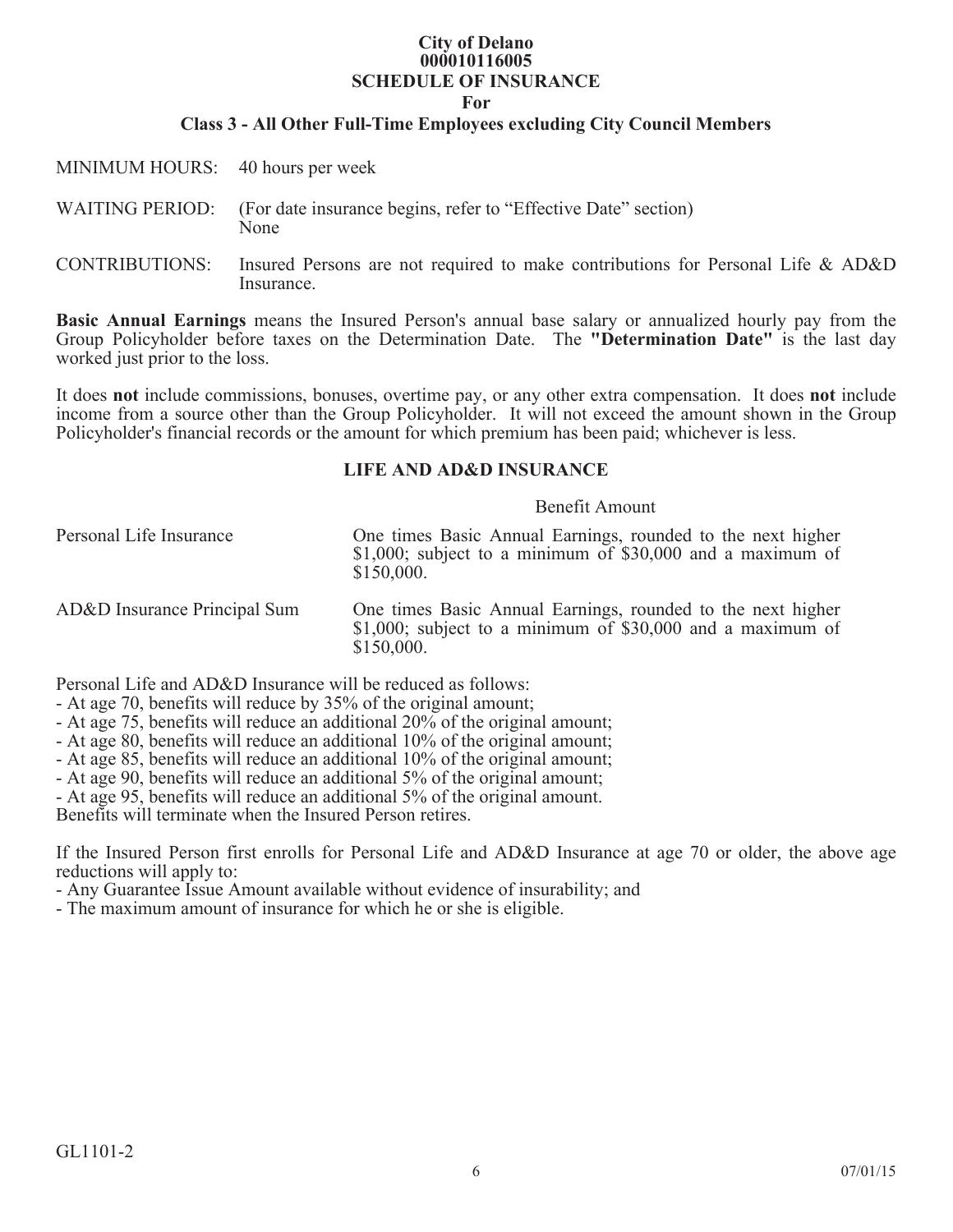## **City of Delano 000010116005 SCHEDULE OF INSURANCE For Class 4 - All Full-Time City Council Members**

| MINIMUM HOURS: 10 hours per week |                                                                                                              |
|----------------------------------|--------------------------------------------------------------------------------------------------------------|
|                                  | WAITING PERIOD: (For date insurance begins, refer to "Effective Date" section)<br>None                       |
|                                  | CONTRIBUTIONS: Insured Persons are not required to make contributions for Personal Life & AD&D<br>Insurance. |

**Basic Annual Earnings** means the Insured Person's annual base salary or annualized hourly pay from the Group Policyholder before taxes on the Determination Date. The **"Determination Date"** is the last day worked just prior to the loss.

It does **not** include commissions, bonuses, overtime pay, or any other extra compensation. It does **not** include income from a source other than the Group Policyholder. It will not exceed the amount shown in the Group Policyholder's financial records or the amount for which premium has been paid; whichever is less.

# **LIFE AND AD&D INSURANCE**

#### Benefit Amount

| Personal Life Insurance      | One times Basic Annual Earnings, rounded to the next higher<br>$$1,000$ ; subject to a minimum of $$30,000$ and a maximum of<br>\$150,000. |
|------------------------------|--------------------------------------------------------------------------------------------------------------------------------------------|
| AD&D Insurance Principal Sum | One times Basic Annual Earnings, rounded to the next higher<br>$$1,000$ ; subject to a minimum of $$30,000$ and a maximum of<br>\$150,000. |

Personal Life and AD&D Insurance will be reduced as follows:

- At age 70, benefits will reduce by 35% of the original amount;
- At age 75, benefits will reduce an additional 20% of the original amount;
- At age 80, benefits will reduce an additional 10% of the original amount;
- At age 85, benefits will reduce an additional 10% of the original amount;
- At age 90, benefits will reduce an additional 5% of the original amount;
- At age 95, benefits will reduce an additional 5% of the original amount.

Benefits will terminate when the Insured Person retires.

If the Insured Person first enrolls for Personal Life and AD&D Insurance at age 70 or older, the above age reductions will apply to:

- Any Guarantee Issue Amount available without evidence of insurability; and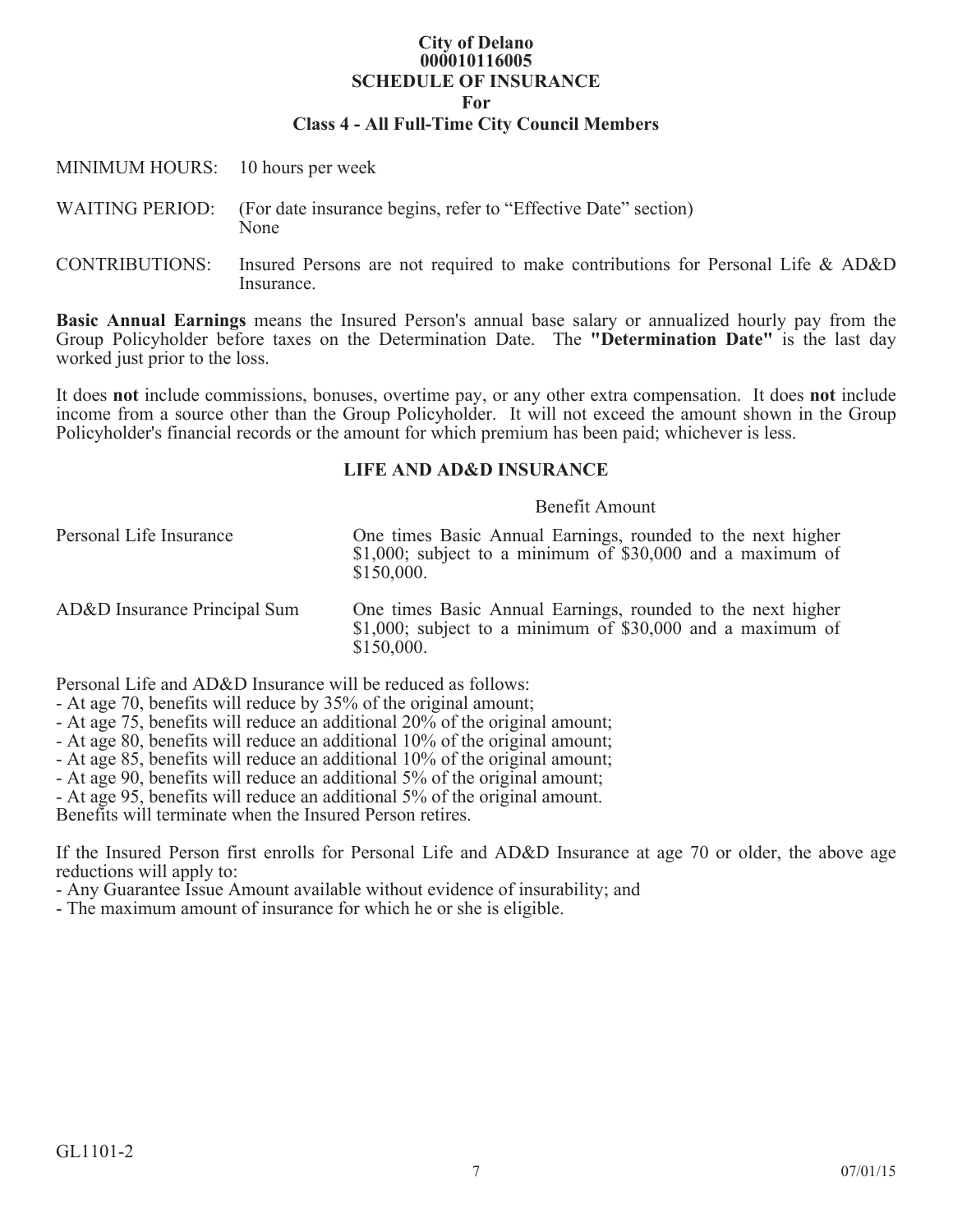# **DEFINITIONS**

ACTIVE WORK or ACTIVELY AT WORK means an employee's full-time performance of all customary duties of his or her occupation at:

- (1) the GROUP POLICYHOLDER'S place of business; or
- (2) any other business location where the employee is required to travel.

Unless disabled on the prior workday or on the day of absence, an employee will be considered Actively at Work on the following days:

- (1) a Saturday, Sunday or holiday which is not a scheduled workday;
- (2) a paid vacation day, or other scheduled or unscheduled non-workday; or
- (3) an excused or emergency leave of absence (except a medical leave).

COMPANY means The Lincoln National Life Insurance Company, an Indiana corporation, whose Group Insurance Service Office address is 8801 Indian Hills Drive, Omaha, Nebraska 68114-4066.

DAY OR DATE means at 12:01 A.M., Standard Time, at the GROUP POLICYHOLDER'S place of business; when used with regard to eligibility dates and effective dates. It means 12:00 midnight, Standard Time, at the same place; when used with regard to termination dates.

FULL-TIME EMPLOYEE means an employee of the GROUP POLICYHOLDER:

- (1) whose employment with the GROUP POLICYHOLDER is the employee's principal occupation;
- (2) who is not a temporary or seasonal employee; and
- (3) who is regularly scheduled to work at such occupation at least the Minimum Hours shown in the Schedule of Insurance.

GROUP POLICYHOLDER means the person, partnership, corporation, or trust as shown on the Title Page of this Policy.

INSURANCE MONTH means that period of time:

- (1) beginning at 12:01 A.M. Standard Time, at the GROUP POLICYHOLDER'S place of business on the first day of any calendar month; and
- (2) ending at 12:00 midnight on the last day of the same calendar month.

INSURED PERSON means a PERSON for whom the coverages provided by this Policy are in effect.

PERSON means a FULL-TIME EMPLOYEE of the GROUP POLICYHOLDER:

- (1) who is a member of an employee class which is eligible for coverage under this Policy; and
- (2) who has completed an enrollment form.

PERSONAL INSURANCE means the insurance provided by this Policy on Insured Persons.

PHYSICIAN means a licensed practitioner of the healing arts other than the Insured Person or a relative of the Insured Person.

POLICY means this Group Insurance Policy issued by the Company to the Group Policyholder.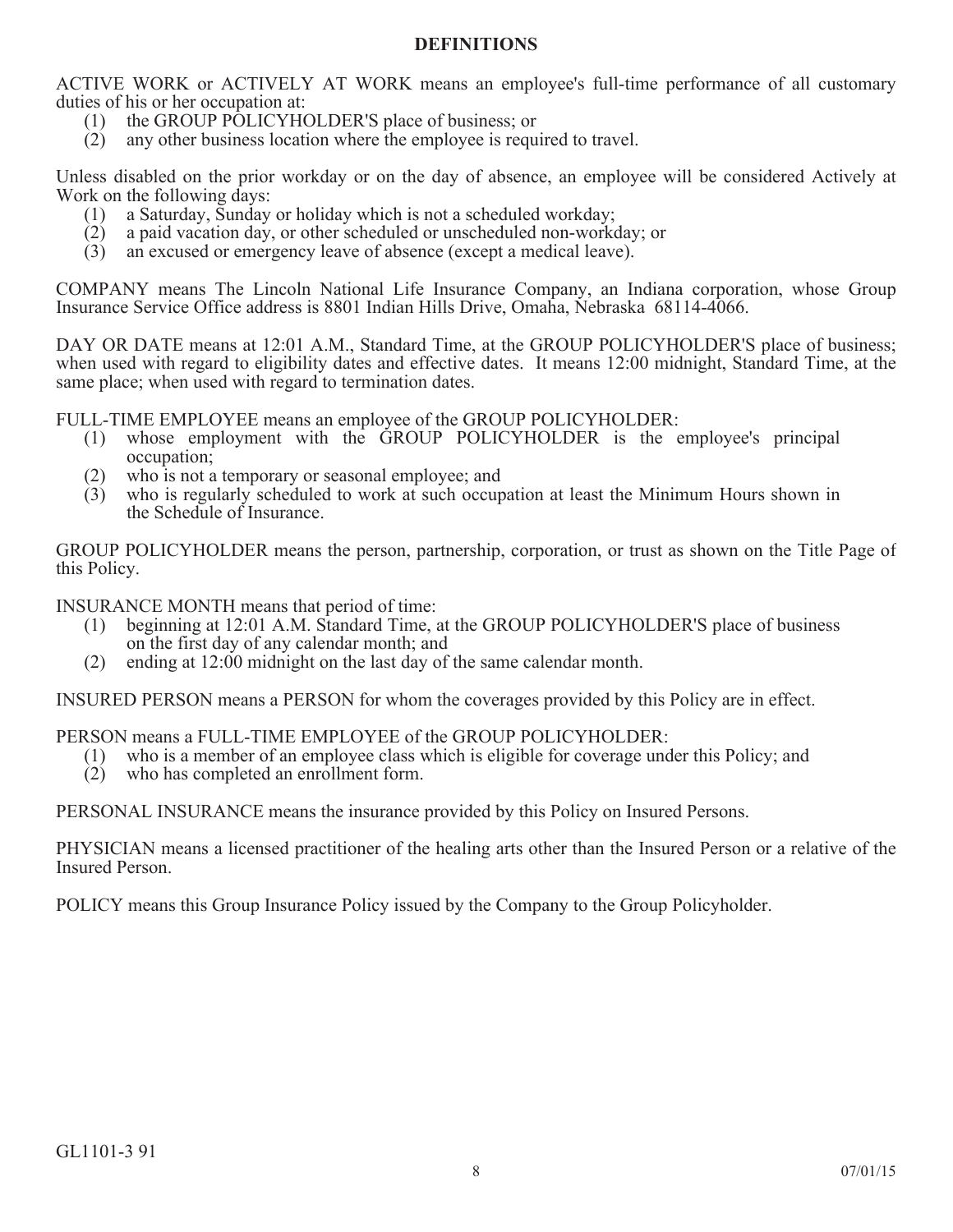# **GENERAL PROVISIONS**

ENTIRE CONTRACT. The entire contract between the parties consists of:

- (1) this Policy and the Group Policyholder's application (a copy is attached); and
- (2) the Insured Persons' enrollment cards, if any.

All statements made by the Group Policyholder and by Insured Persons are representations and not warranties. No statement made by an Insured Person will be used to contest the coverage provided by this Policy; unless:

- (1) it is contained in a written statement signed by that Insured Person; and
- (2) a copy of the statement is furnished to the Insured Person or Beneficiary.

Only an Officer of the Company may change this Policy or extend the time for payment of any premium. No change will be valid unless made in writing and signed by an Officer of the Company. Any change so made will be binding on all persons referred to in this Policy.

INCONTESTABILITY. Except for the non-payment of premiums, the Company may not contest the validity of this Policy as to any Insured Person after it has been in force for two years during his or her lifetime. This clause will not affect the Company's right to contest claims made for disability, accidental death, or accidental dismemberment benefits.

NONPARTICIPATION. This Policy will not be entitled to share in the surplus earnings of the Company.

BASIS OF RESERVE. The reserve for this Policy will not be less than the reserve computed using:

- (1) the 1970 Intercompany Group Life Disability Valuation Table; and
- (2) interest at not less than three percent per annum.

INFORMATION TO BE FURNISHED. The Group Policyholder may be required to furnish any information needed to administer this Policy. Clerical error by the Group Policyholder will not:

- (1) affect the amount of insurance which would otherwise be in effect; or
- (2) continue insurance which otherwise would be terminated.

Once an error is discovered, an equitable adjustment in premium will be made. If a premium adjustment involves the return of unearned premium, the amount of the return will be limited to the twelve month period which precedes the date the Company receives proof such an adjustment should be made.

The Company may inspect any of the Group Policyholder's records which relate to this Policy.

MISSTATEMENT OF AGE. If an Insured Person's age has been misstated, premiums will be subject to an equitable adjustment. If the amount of benefit depends upon age; then the benefit will be that which would have been payable, based upon the person's correct age.

CERTIFICATES. The Group Policyholder will be furnished with individual Certificates for delivery to each Insured Person. These certificates summarize the benefits provided by this Policy. If there is a conflict between the Policy and the Certificate, the Policy will control.

CONFORMITY WITH STATE STATUTES. If any provision of this Policy conflicts with any applicable law, the provision will be deemed to conform to the minimum requirements of the law.

WORKER'S COMPENSATION. This Policy is not to be construed to provide benefits required by Worker's Compensation laws.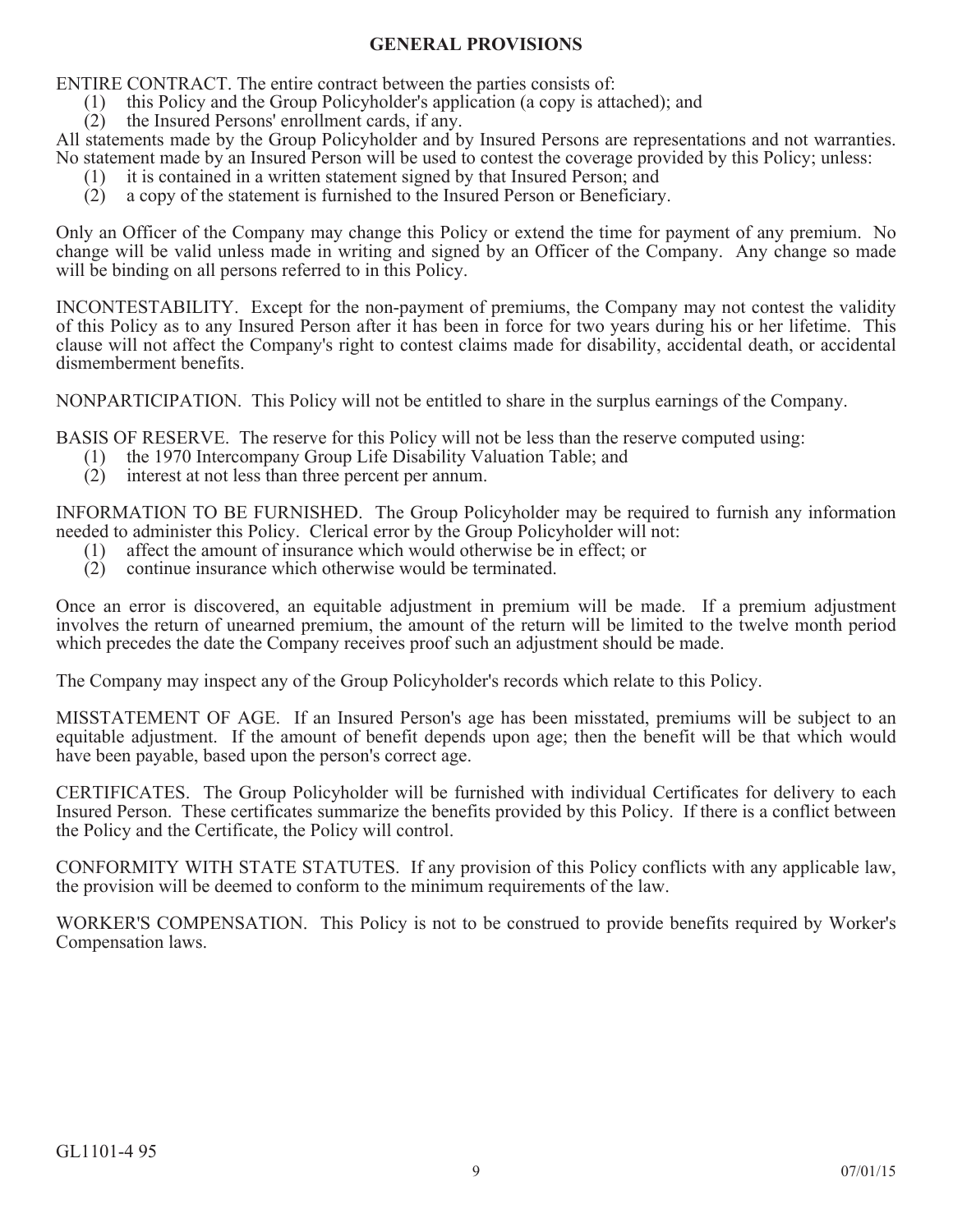# **ELIGIBILITY AND EFFECTIVE DATES FOR PERSONAL INSURANCE**

ELIGIBILITY. A Person becomes eligible for the coverage provided by this Policy on the later of:

- (1) the Policy's date of issue; or
- (2) the date the Waiting Period is completed.

WAITING PERIOD. (See Schedule of Insurance).

EFFECTIVE DATE. Personal Insurance becomes effective on the latest of:

- (1) the date the Person becomes eligible for the coverage;
- (2) the date the Person resumes Active Work, if not Actively at Work on the day he or she becomes eligible;
- (3) the date the Person makes written application for Personal Insurance; and signs:
	- (a) a payroll deduction order, if Insured Persons pay any part of the Policy premium; or
	- (b) an order to pay premiums from the Person's Section 125 Plan account, if Employer contributions are made through a Section 125 Plan; or
- (4) the date the Company approves the Person's coverage, if evidence of insurability is required.

EVIDENCE OF INSURABILITY. Evidence of insurability satisfactory to the Company must be submitted when:  $(1)$ 

- a Person makes written application for Personal Insurance more than 31 days after becoming eligible for the coverage; or
- (2) a Person makes written application for Personal Insurance after he or she has requested:
	- (a) to cancel Personal Insurance;
	- (b) to stop payroll deductions for the coverage; or
	- (c) to stop premium payments from the Section 125 Plan account.

EXCEPTIONS. If an Insured Person's coverage terminates due to an approved leave of absence or military leave, the Company will waive any Waiting Period or evidence of insurability requirement upon his or her return; provided:

- (1) the Person returns within six months after the leave begins;
- (2) the Person applies or is enrolled within 31 days after resuming Active Work; and
- (3) the reinstated amount of insurance does not exceed the amount which terminated.

If an Insured Person's coverage terminates due to a lay-off, the Company will waive any Waiting Period or evidence of insurability requirement upon his or her return; provided:

- (1) the Person returns within 12 months after the date the lay-off begins;
- (2) the Person applies or is reenrolled within 31 days after resuming Active Work; and
- (3) the reinstated amount of insurance does not exceed the amount which terminated.

Reinstatement will take effect on the date the Insured Person returns to Active Work.

If an Insured Person's coverage terminates because his or her employment ends, the Company will waive any Waiting Period or evidence of insurability requirement upon his or her return; provided:

- (1) the Person is rehired within 12 months after employment terminated;
- (2) the Person applies or is reenrolled within 31 days after resuming Active Work; and
- (3) the reinstated amount of insurance does not exceed the amount which terminated.

Reinstatement will take effect on the date the Insured Person returns to Active Work.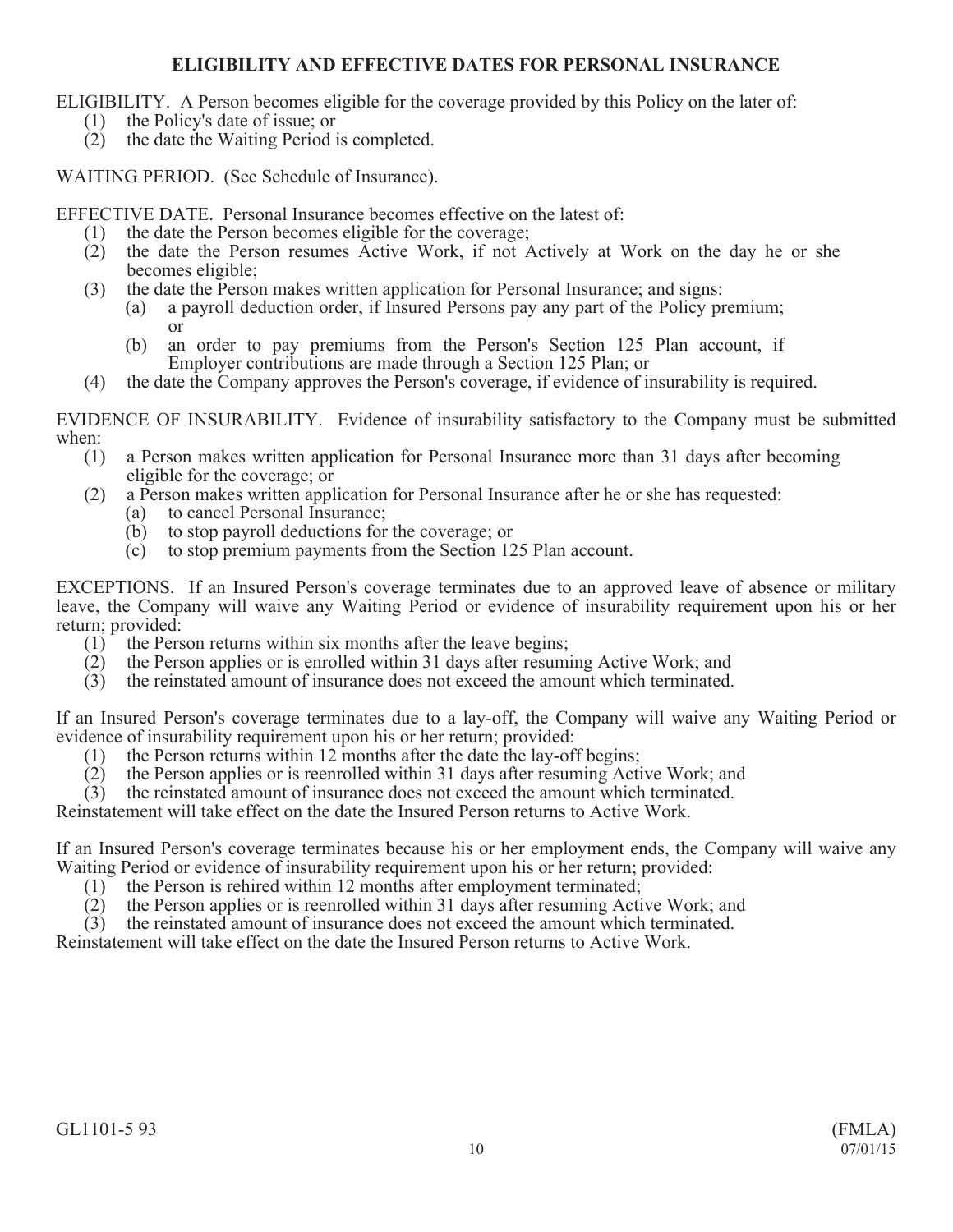# **INDIVIDUAL TERMINATIONS**

An Insured Person's coverage will terminate on the earliest of:

- (1) the date this Policy terminates;
- (2) the last day of the Insurance Month in which the Insured Person requests termination;
- (3) the last day of the last Insurance Month for which premium payment is made on the Insured Person's behalf;
- (4) the date the Insured Person ceases to be in a class of employees which is eligible for coverage under this Policy;
- (5) with respect to any particular insurance benefit, the date the portion of the Policy providing that benefit terminates;
- (6) the last day of the Insurance Month in which the Insured Person's employment with the Group Policyholder terminates; or
- (7) the date the Insured Person enters the armed services of any state or country on active duty; except for duty of 30 days or less for training in the Reserves or National Guard. (If the Insured Person sends proof of military service, the Company will refund any unearned premium.)

Ceasing Active Work results in termination of insurance; but coverage may be continued as follows:

- (1) If the Insured Person is disabled due to illness or injury, then coverage may be continued until the earliest of:
	- (a) 12 Insurance Months after the disability begins;
	- (b) the date the Person is no longer disabled; or (c) for Life Insurance; the date the Insured P
	- for Life Insurance; the date the Insured Person qualifies for any Extension of Death Benefit under this Policy;

provided premium payments are made on his or her behalf.

- (2) If the Insured Person ceases work due to a temporary lay off; then coverage may be continued:
	- (a) for three Insurance Months after the lay off begins;
	- (b) provided premium payments are made on his or her behalf.
- (3) If the Insured Person ceases work due to an approved leave of absence, or a military leave; then coverage may be continued:
	- (a) for six Insurance Months after the leave begins;
	- (b) provided premium payments are made on his or her behalf.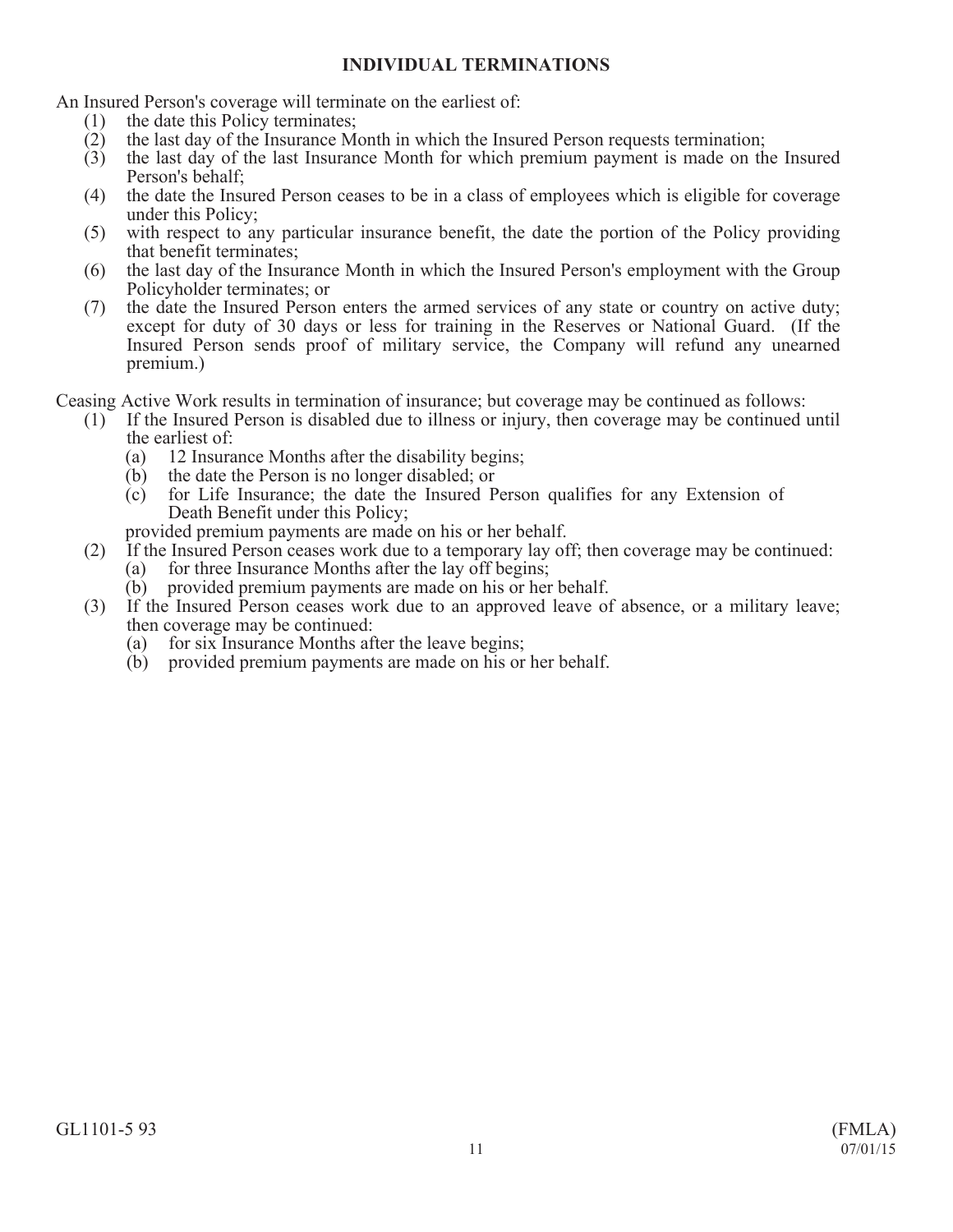# **CONTINUATION OF INSURANCE DURING A LABOR DISPUTE**

An Insured Person may continue his or her insurance (except for any Weekly Disability Income Insurance) for as long as six months when:

- (1) the Employer's premium contributions are required by a collective bargaining agreement; and
- (2) the Insured Person's eligibility ends because his or her employment ceases due to a labor dispute.

Continued insurance will end on the earliest of:

- (1) the date insurance has been continued for six months;
- (2) the date the Insured Person begins full-time employment with another employer;<br>(3) the date fewer than  $75\%$  of the Insured Persons eligible for this continuation
- (3) the date fewer than 75% of the Insured Persons eligible for this continuation are continuing their insurance;
- (4) the end of the period for which the last premium has been paid;
- (5) the date the Conversion Privilege is exercised; or
- (6) the date insurance would otherwise terminate, had the Insured Person remained an active Full-Time Employee.

Any Weekly Disability Income Insurance will terminate on the day the Insured Person's active employment ceases, however.

MONTHLY PREMIUM. The Insured Person must continue to pay the Group Policyholder the required monthly premium (including the part normally paid by the Employer). The monthly premium will be at the same rate the Company would have charged for the coverage, if the Insured Person had remained an active Full-Time Employee. The Company retains the right to adjust the rates during the continuation period.

ELECTION. To continue insurance, the Insured Person must send the Group Policyholder:

- (1) a written request to continue insurance; and
- (2) the first monthly premium payment.

This must be done within 31 days after his or her employment ceases due to a labor dispute. An Insured Person may exercise the Conversion Privilege at any time during the period of continued coverage.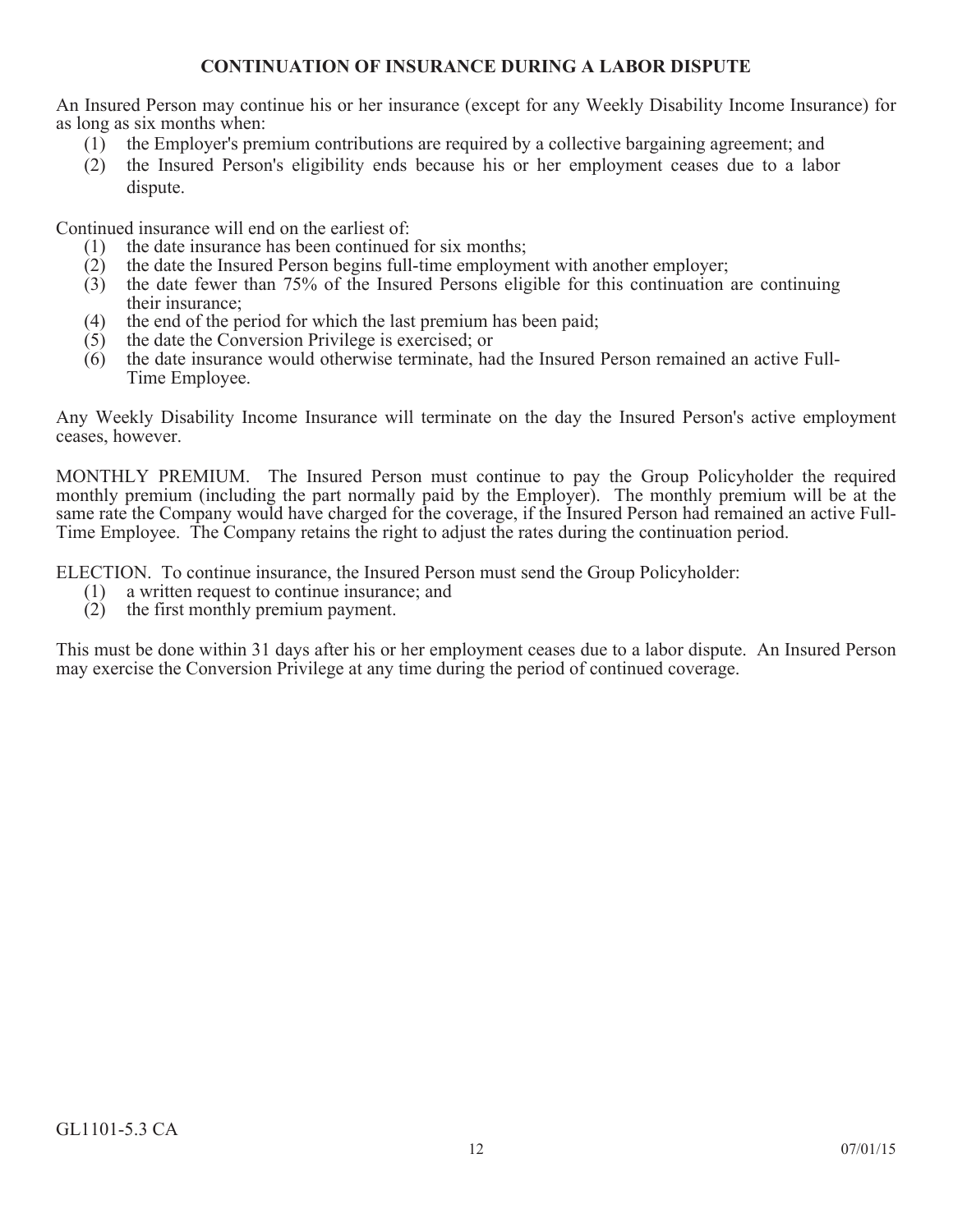## **PREMIUMS AND PREMIUM RATES**

PAYMENT OF PREMIUMS. No coverage provided by this Policy will be in effect until the first premium for such coverage is paid. For coverage to remain in effect, each subsequent premium must be paid on or before its due date. The Group Policyholder is responsible for paying all premiums as they become due. Premiums are payable on or before their due dates at the Company's Group Insurance Service Office. The premium must be paid in U.S. dollars.

PREMIUM RATE CHANGE. The Company may change any premium rate on any of the following dates:

- (1) the date this Policy's terms are changed;
- (2) the date the Company's liability is changed due to a change in federal, state or local law;<br>(3) the date the Group Policyholder (or any covered division, subsidiary or affiliated con
- (3) the date the Group Policyholder (or any covered division, subsidiary or affiliated company) relocates, dissolves or merges, or is added to or removed from this Policy;
- (4) the date any coverage for one or more classes ceases to be provided under this Policy;
- (5) the date the number of Insured Persons changes by 25% or more from the enrollment on the date this Policy took effect, or the most recent Rate Guarantee Date expired, if later; or
- (6) on any premium due date on or after this Policy's first anniversary, or any later rate guarantee date agreed upon by the Company.

Unless the Company and the Group Policyholder agree otherwise, the Company will give at least 45 days' advance written notice of any increase in premium rates.

PREMIUM AMOUNT. The amount of premium due on each due date will be the sum of the products obtained by multiplying each rate shown in the Premium Rate Schedule by the amount of insurance to which the rate applies.

Premium adjustments will not be pro-rated daily. Instead, premium will be adjusted as follows.

- (1) When an Insured Person's insurance or increase takes effect, premium will be charged from the monthly due date coinciding with or next following that change.
- (2) When all or part of an Insured Person's insurance terminates, the applicable premium will cease on the monthly due date coinciding with or next following that termination.
- (3) When premiums are paid other than monthly, increases or decreases will result in adjustment from the premium due date coinciding with or next following that change.

The above manner of charging premium is for accounting purposes only. It will not extend coverage beyond a date it would have otherwise terminated. Each premium payment will include any adjustments in past premiums, which are needed due to changes that have not yet been taken into account. If a premium adjustment involves a return of unearned premium, the refund will be limited to the prior 12-month period.

# **PREMIUM RATE SCHEDULE**

Monthly Group Life Rate \$1,000 of insurance

Monthly AD&D Rate \$.03 per \$1,000 of insurance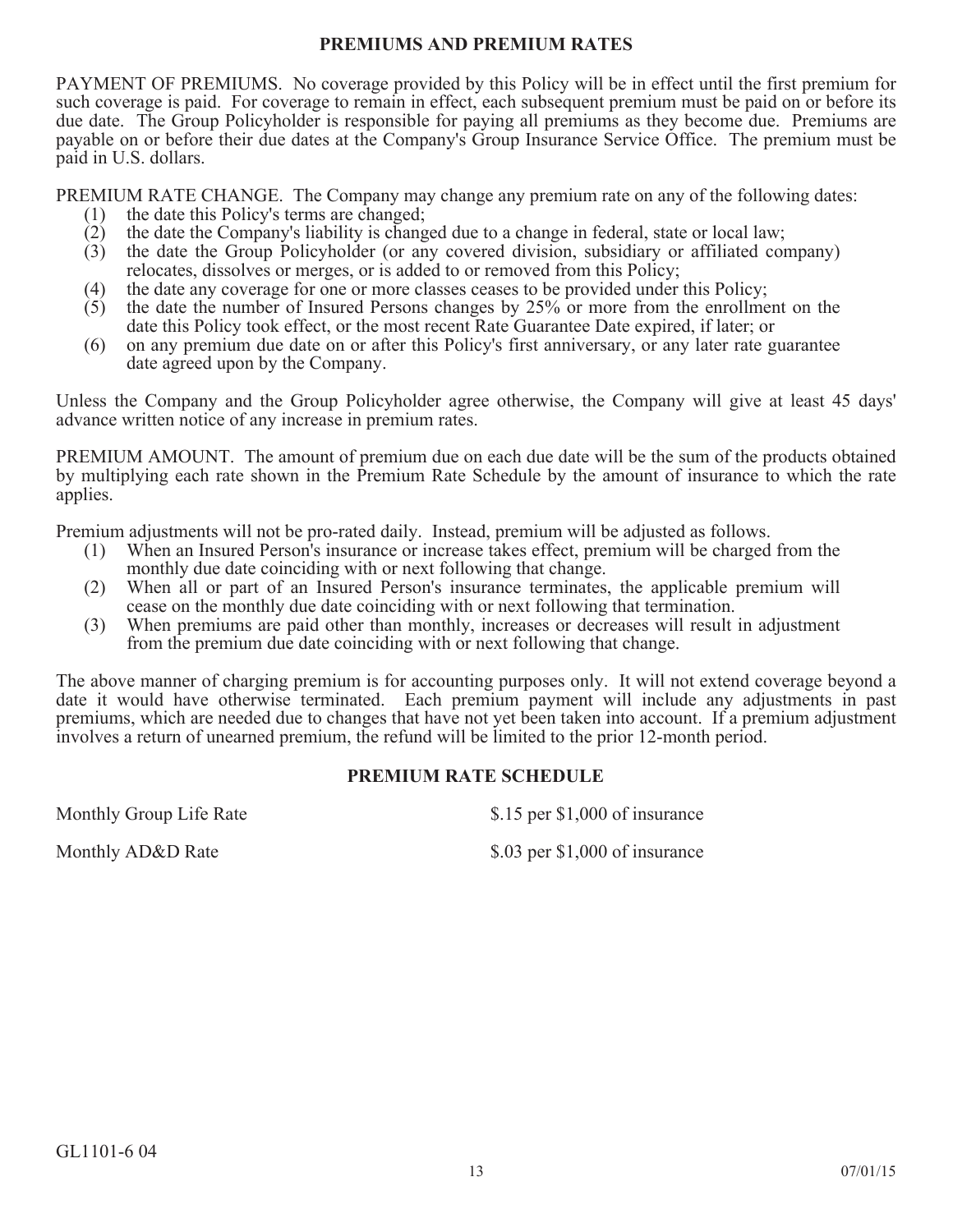# **GRACE PERIOD**

A grace period of 60 days from the due date will be allowed for the payment of each premium after the first. This Policy will remain in effect during the grace period; unless the Group Policyholder gives the Company advance written notice of termination. The Group Policyholder will remain liable for payment of a pro rata premium for the time this Policy remained in force during the grace period.

# **POLICY TERMINATION**

TERMINATION BY THE COMPANY. To terminate this Policy, the Company must give the Group Policyholder at least 31 days' advance written notice of its intent to do so. The Company may terminate this Policy coverage on the due date of any premium; if:

- (1) the total number of Insured Persons is less than ten;
- (2) all of the premium is paid by the Group Policyholder and less than 100% of those eligible for coverage are insured;
- (3) part of the premium is paid by Insured Persons and less than 75% of those eligible for coverage are insured;
- (4) the Group Policyholder, without good cause, fails to:
	- (a) promptly furnish any information the Company reasonably requires; or
		- (b) perform its duties pertaining to this Policy in good faith;
- (5) the Company terminates all other policies where permitted by their terms, which provide life insurance or weekly disability income insurance in the same state in which this Policy was issued; or
- (6) state law otherwise requires this Policy to be terminated.

TERMINATION BY GROUP POLICYHOLDER. The Group Policyholder may terminate this Policy at any time, by giving the Company advance written notice. Coverage will then terminate:<br>(1) on the date the Company receives the notice; or

- (1) on the date the Company receives the notice; or
- (2) any later date the Group Policyholder and the Company have agreed upon.

The Group Policyholder remains responsible for the payment of premiums to the date of termination.

AUTOMATIC TERMINATION. If any premium remains unpaid at the end of the Grace Period; then this Policy will automatically terminate, without any action on the Company's part, on the last day of the Grace Period. The Group Policyholder remains responsible for the payment of premiums to the date of termination.

EFFECT ON INCURRED CLAIMS. Termination of this Policy will not affect benefits otherwise payable for a claim incurred while this Policy is in force.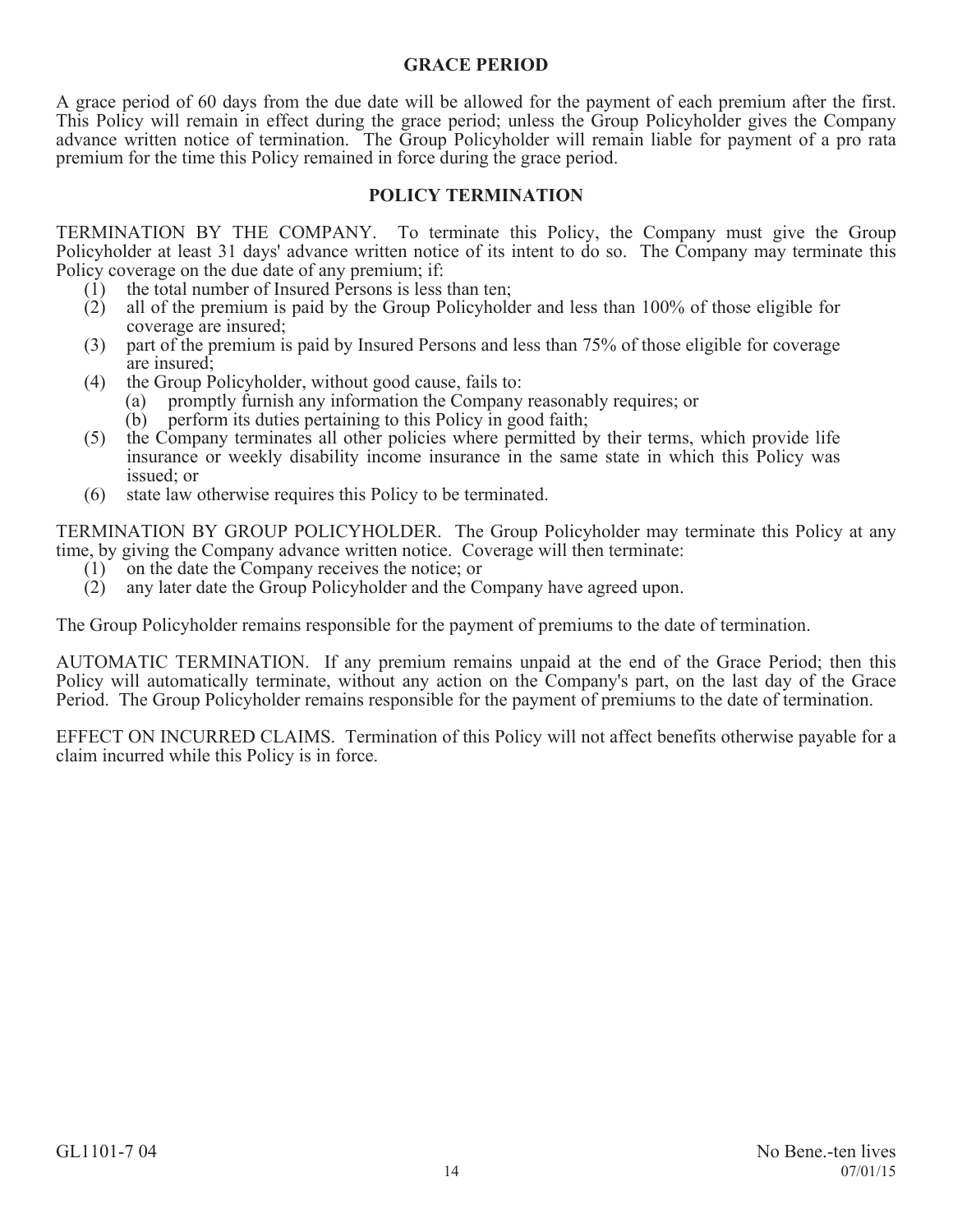# **BENEFICIARY**

PAYMENTS TO BENEFICIARY. At an Insured Person's death, the amount of his or her Personal Life Insurance will be paid to the surviving Beneficiary. If the Insured Person has not named a Beneficiary, or if no named Beneficiary survives the Insured Person; then payment will be made to that Insured Person's:

- (1) surviving spouse; or, if none<br>(2) surviving child or children in
- surviving child or children in equal shares; or, if none
- (3) surviving parent or parents in equal shares; or, if none (4) surviving brothers and sisters in equal shares; or, if no
- (4) surviving brothers and sisters in equal shares; or, if none (5) estate, or in accord with the Facility of Payment section of
- estate, or in accord with the Facility of Payment section of this Policy.

The amount payable to anyone shown above will be reduced by any amount paid in accord with the Facility of Payment section.

In determining who is to receive payment, the Company may rely upon an affidavit by a member of the class of relatives to receive payment. The Company will make payment based upon the affidavit it has; unless it receives notice of a valid claim by some other person, at its Group Insurance Service Office, before paying the proceeds. Such payment will release the Company from any further obligation for the Insured Person's life insurance benefit.

If an Insured Person's named Beneficiary dies:

- (1) within 15 days of the Insured Person's death; and
- (2) before the Company receives satisfactory proof of the Insured Person's death;

then payment will be made as if the Insured Person had survived that Beneficiary; unless other provisions have been made.

NAMING THE BENEFICIARY. An Insured Person's Beneficiary will be as shown on his or her enrollment card, unless changed. This Policy may replace a group policy providing similar coverages. In that event, the Beneficiary which the Insured Person named under the prior policy will be the Beneficiary under this Policy, until changed.

CHANGING THE BENEFICIARY. Only the Insured Person, or his or her assignee, may change the Beneficiary. A new Beneficiary may be named by filing a written notice of the change with the Company at its Group Insurance Service Office. The change will be effective as of the date it was signed; subject to any action the Company takes before receiving notice of the change.

When applying for a conversion policy under the Conversion Privilege Section, an Insured Person must name a Beneficiary. The Beneficiary named for the conversion policy may be someone other than the person named under this Policy. In that event, the application for the conversion policy will be treated as a written notice of change of Beneficiary.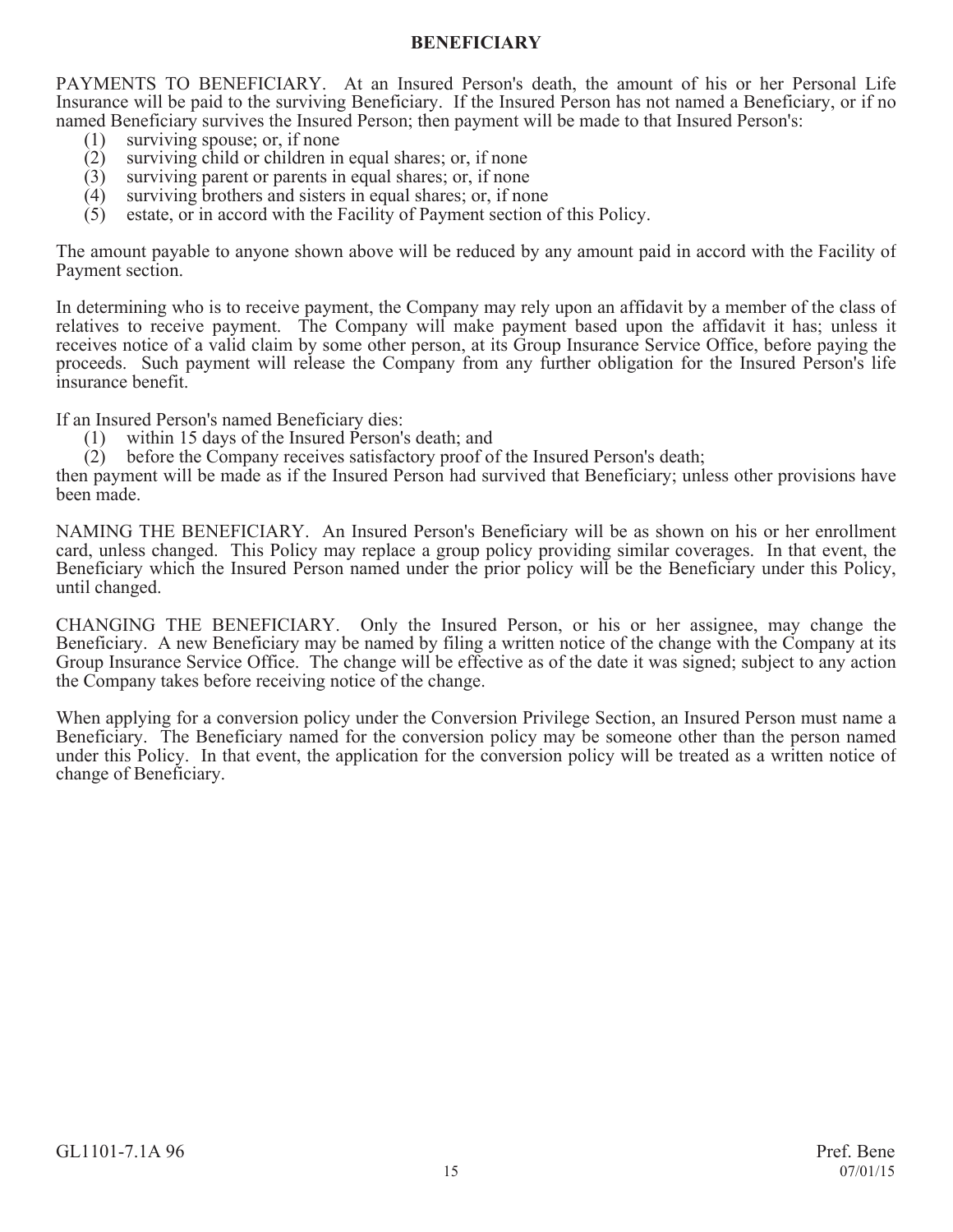## **ASSIGNMENTS**

Personal Life Insurance and Accidental Death Insurance may be assigned. The assignments allowed under this Policy are absolute assignments and funeral assignments as described below.

No assignment will be binding on the Company unless and until:

- (1) it is made on a form furnished by the Company;
- (2) the original is completed and filed with the Company at its Group Insurance Service Office; and
- (3) it is approved by the Company.

The Company and the Group Policyholder do not assume responsibility for the validity or effect of an assignment.

ABSOLUTE ASSIGNMENTS. An Insured Person may make an irrevocable assignment of his or her Personal Life Insurance and Accidental Death Insurance as a gift (with no consideration), providing he or she has the legal capacity and the mental capacity to do so. It may be made to a trust or to one or more of the Insured Person's relatives, their estates, or to a trustee of a trust under which one of the relatives is a beneficiary.

The term "relatives" includes, but is not limited to, an Insured Person's spouse, parents, grandparents, aunts, uncles, siblings, children, adopted children, stepchildren, and grandchildren.

In some states, community property is an established form of ownership that must be considered in making an assignment. If an Insured Person makes an absolute assignment to two or more assignees, such assignees will be joint owners with the right of survivorship between them. An Insured Person should consult with his or her own legal advisor before making an assignment.

Once the assignment has been recorded by the Company, the Insured Person can no longer change the beneficiary and cannot apply for conversion. Only the assignee can change the beneficiary designation if the previous designation is revocable. An assignment will have no effect on a prior irrevocable beneficiary designation. Only the assignee can apply for conversion but only when the Conversion Privilege provision would have been available to the Insured Person in the absence of the assignment under this Policy.

An absolute assignment cannot be used as a collateral assignment.

FUNERAL ASSIGNMENTS. Upon an Insured Person's death, the beneficiary may assign the Personal Life Insurance benefit and Accidental Death Insurance benefit to a funeral home for payment of burial expenses. After payment has been made for the burial expenses to the assigned funeral home, the remaining death benefit is then paid in accord with the Beneficiary and Settlement Options sections of this Policy.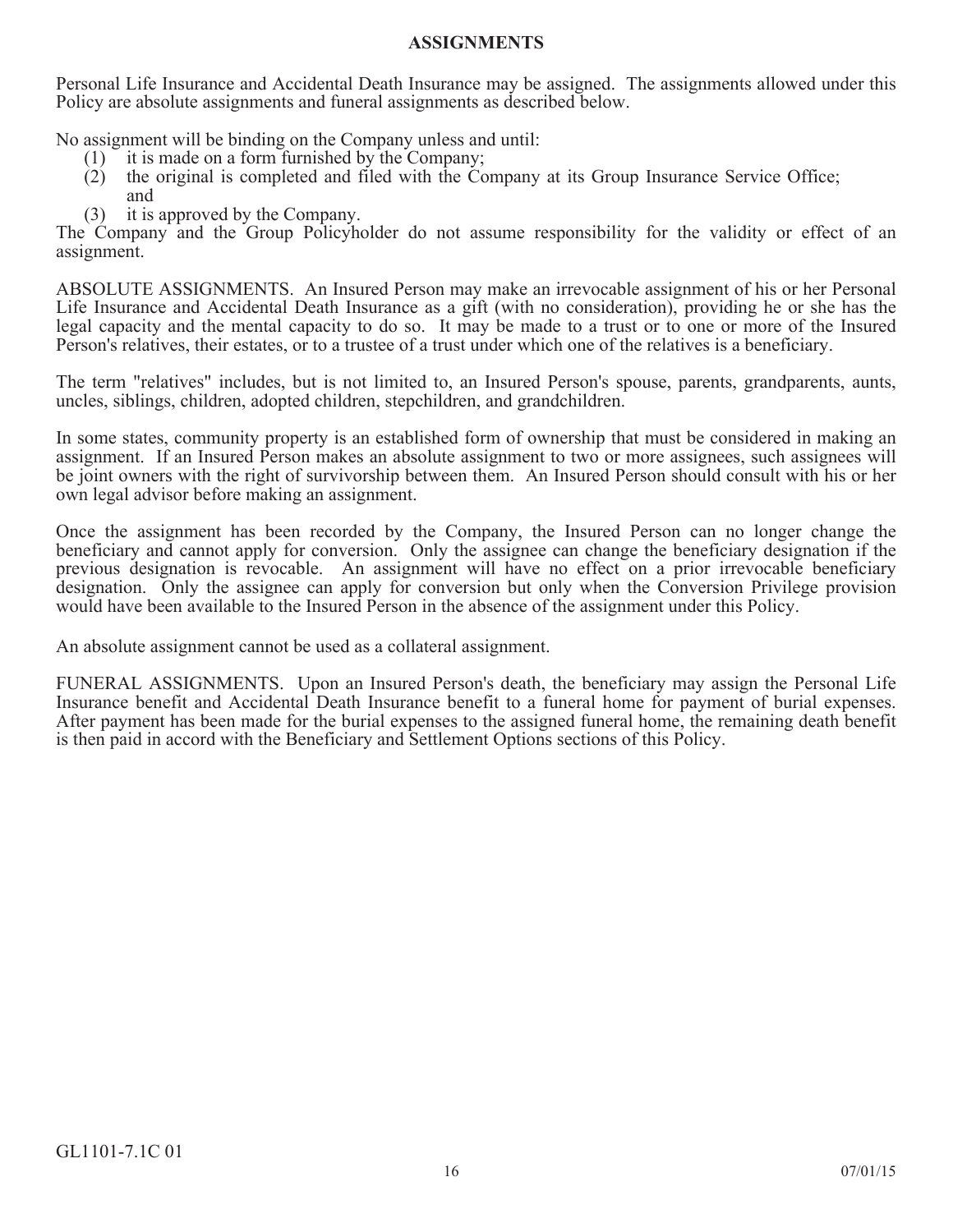# **FACILITY OF PAYMENT**

Policy benefits may become payable to an Insured Person's estate, to a minor, or to a person who the Company does not consider competent to give a valid release. In that event, the Company has the option to pay one or more of the following:

- (1) a person who has assumed the care and support of the Insured Person or Beneficiary;<br>(2) a person who has incurred expense as a result of the Insured Person's last illness or de
- (2) a person who has incurred expense as a result of the Insured Person's last illness or death;
- (3) the personal representative of the Insured Person's estate; or (4) any person related by blood or marriage to the Insured Perso
- any person related by blood or marriage to the Insured Person.

No payment made under this section may exceed \$2,000. Any payment made in good faith under this section will fully discharge the Company to the extent of the payment. Any remaining amount of benefit will be paid as shown in the Beneficiary section.

# **DEATH BENEFIT**

AMOUNT PAYABLE ON DEATH. Upon receipt of satisfactory proof of an Insured Person's death, the Company will pay a death benefit equal to the amount of Personal Life Insurance in effect on the date of death. This amount is shown in the Schedule of Insurance. The benefit will be paid as shown in the Beneficiary, Facility of Payment, and Settlement Options sections.

## **SETTLEMENT OPTIONS**

INSTALLMENTS. All or part of the death benefit may be received in installments, by making written election to the Company.

ELECTION. While living, an Insured Person may direct the Company to pay the death benefit in installments. If no such direction is in effect at the time of the Insured Person's death, the Beneficiary may make such an election.

CONDITIONS. Any election, whether by an Insured Person or a Beneficiary, must comply with the Company's practices at the time it is made. The amount applied under a settlement option must be at least \$2,000. It must be sufficient to provide a payment of at least \$20 per month.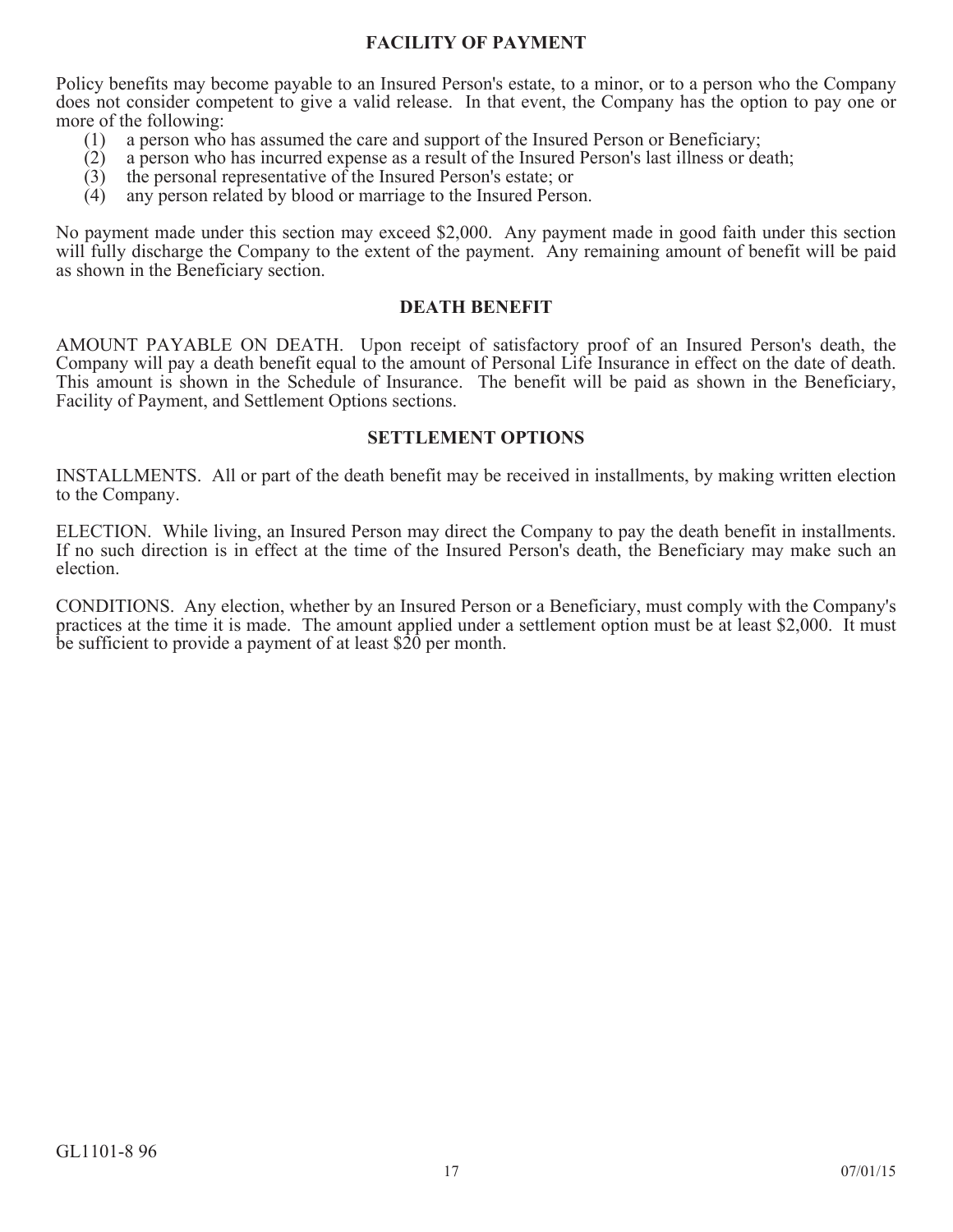# **EXTENSION OF DEATH BENEFIT**

BENEFIT. Life insurance will be continued, **without payment of premiums**, for an Insured Person who:

- (1) becomes Totally Disabled while insured under this policy and before reaching age 60;<br>(2) remains Totally Disabled for at least 6 months in a row; and
- remains Totally Disabled for at least 6 months in a row; and
- (3) submits satisfactory proof within the 7th through the 12th months of disability; or:
	- (a) as soon as reasonably possible after that; but
	- (b) not later than the 24th month of disability, unless he or she was legally incapacitated.

PREMIUM PAYMENT. Premium payments must continue until:

- (1) the day the Insured Person is approved for this Extension of Death Benefit; or
- (2) the day this Policy terminates (whichever occurs first).

Upon receipt of satisfactory proof, the Company will refund up to 12 months' premium paid for the Insured Person's life insurance, from the 1st day of Total Disability.

DEFINITION. For this benefit, Total Disability or Totally Disabled means an Insured Person:

- (1) is unable, due to sickness or injury, to engage in any employment or occupation for which such Insured Person is or becomes qualified by reason of education, training, or experience; and
- (2) is not engaging in any gainful employment or occupation.

AMOUNT CONTINUED. The life insurance continued by this section:

- (1) will be the amount of Personal Life Insurance and any Dependent Life Insurance in effect on the day the Insured Person's Total Disability begins; and
- (2) will be subject to the reductions and terminations in effect under this Policy on that day.

If the Insured Person receives an Accelerated Death Benefit, the amount will be reduced in accord with that provision. Any Accidental Death and Dismemberment Benefit will not be continued.

ADDITIONAL PROOF. At any time during this continuation, the Company may require the Insured Person:

- (1) to submit further proof of his or her continued Total Disability; and
- (2) to be examined by a Physician of the Company's choice, as often as reasonably necessary.

After the first two years of Total Disability, the Company will not request proof or an exam more than once a year. Proof will be at the Insured Person's expense; unless the Company requests an exam by a Physician of its choice.

When an Insured Person dies after submitting proof, further proof must be submitted to the Company showing that he or she remained continuously and Totally Disabled until death. When an Insured Person dies within 12 months after Total Disability begins, but before submitting proof; then his or her death benefit will still be paid under the terms of this Policy. But the Company must first receive satisfactory proof of his or her continuous Total Disability, from the last day of Active Work until the date of death.

TERMINATION. Any life insurance extended under this section will terminate automatically on:

- (1) the day the Insured Person ceases to be Totally Disabled;
- $(2)$  the day the Insured Person fails to take a required medical examination;
- (3) the 60th day after the Company mails a request for additional proof, if it is not given;
- (4) the effective date of the Insured Person's individual conversion policy, with respect to any amount of life insurance converted in accord with the Conversion Privilege section; or
- (5) the day the Insured Person reaches Social Security Normal Retirement Age (SSNRA), as shown in the Schedule of Insurance (whichever occurs first).

RIGHTS AFTER TERMINATION. If Total Disability ends, and the Insured Person **does not return** to a class eligible for Policy coverage; then he or she may exercise the Conversion Privilege. If Total Disability ends, and the Insured Person **does return** to an eligible class; then his or her Policy coverage will resume when premium payments are resumed, and any conversion policy is surrendered as provided below.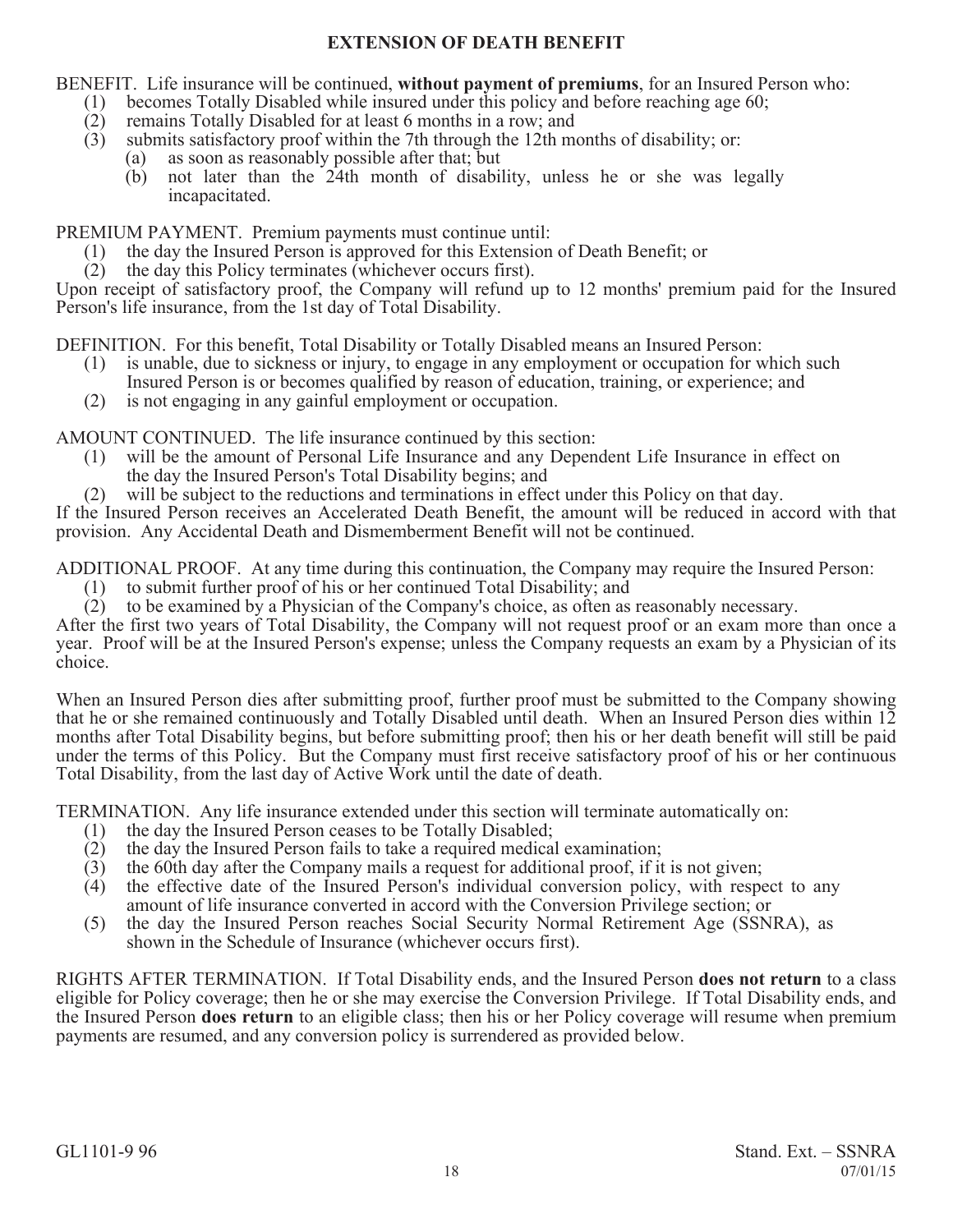#### **EXTENSION OF DEATH BENEFIT (Continued)**

CONVERSION POLICIES. If the Insured Person has exercised the Conversion Privilege, and the benefits payable under this Policy and the conversion policy combined would exceed:

(1) the Insured Person's original amount of Policy coverage prior to the conversion; or (2) any greater amount for which he or she later becomes insured under this Policy;

any greater amount for which he or she later becomes insured under this Policy;

then benefits will be payable under the terms of this Policy. But the conversion policy must first be surrendered to the Company; and no claim may be made under the conversion policy, except for refund of premium less any dividends and policy loans.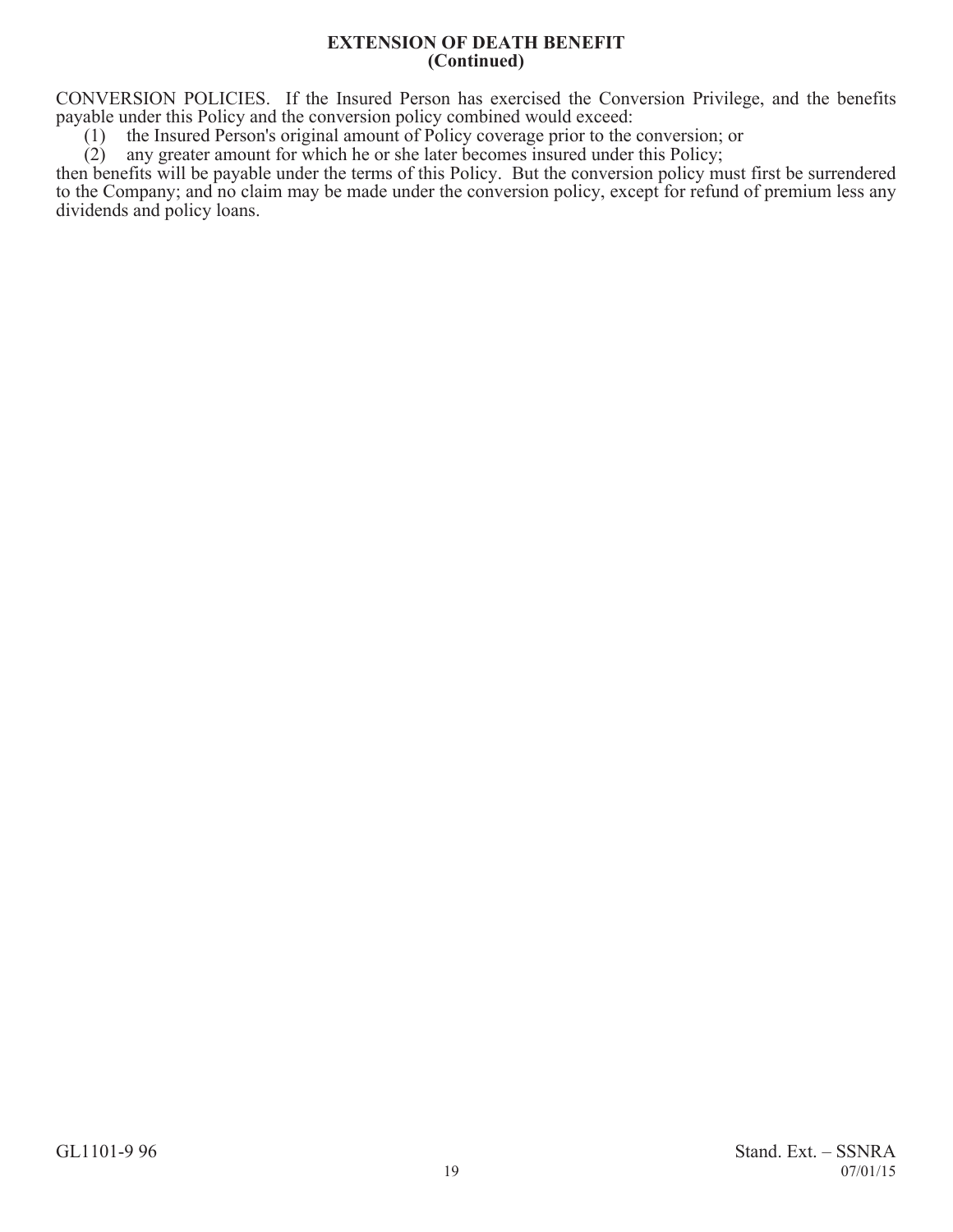# **ACCELERATED DEATH BENEFIT**

BENEFIT. The Accelerated Death Benefit is an advance payment of part of the Insured Person's Personal Life Insurance. It may be paid to the Insured Person, in a lump sum, once during the Insured Person's lifetime.

To qualify, a Terminal Insured Person must:

- (1) have satisfied the Active Work requirement under this Policy;
- (2) have been insured under this Policy for at least 12 months; and
- (3) have at least \$2,000 of Personal Life Insurance under this Policy on the day before the Accelerated Death Benefit is paid.

Receiving the Accelerated Death Benefit will reduce the Remaining Life Insurance and the Death Benefit payable at death, as shown on the next page.

"Claimant," as used in this section, means the Terminal Insured Person for whom the Accelerated Death Benefit is requested.

"Terminal" means the Insured Person has a medical condition which is expected to result in death within 12 months, despite appropriate medical treatment.

APPLYING FOR THE BENEFIT. To withdraw the Accelerated Death Benefit, the Insured Person (or his or her legal representative) must send the Company:

- (1) written election of the Accelerated Death Benefit, on forms supplied by the Company; and
- (2) satisfactory proof that the Claimant is Terminal, including a Physician's written statement.

The Company reserves the right to decide whether such proof is satisfactory.

Before paying an Accelerated Death Benefit, the Company must also receive the written consent of any irrevocable beneficiary, assignee or bankruptcy court with an interest in the benefit. (See Limitations 3, 4 and 5.)

## **NOTE: THIS IS NOT A LONG-TERM CARE POLICY. RECEIVING THIS ACCELERATED DEATH BENEFIT WILL REDUCE THE BENEFIT PAYABLE AT DEATH. ANY AMOUNT WITHDRAWN MAY BE TAXABLE INCOME, SO THE INSURED PERSON SHOULD CONSULT A TAX ADVISOR BEFORE APPLYING FOR THIS BENEFIT.**

AMOUNT OF THE BENEFIT. The Insured Person may elect to withdraw an Accelerated Death Benefit in any \$1,000 increment; subject to:

- (1) a minimum of \$1,000 or 10% of the Claimant's amount of Life Insurance (whichever is greater); and
- (2) a maximum of \$250,000 or 75% of the Claimant's amount of Life Insurance (whichever is less).

To determine the Accelerated Death Benefit, the Company will use the lesser of A or B below:

- A. the Claimant's amount of Life Insurance which is in force on the day before the Accelerated Death Benefit is paid; or
- B. the Claimant's amount of Life Insurance which would be in force 12 months after that date; if the coverage is scheduled to reduce, due to age, within 12 months after the Accelerated Death Benefit is paid.

# ADMINISTRATIVE CHARGE: NONE

WITHDRAWAL FEE: NONE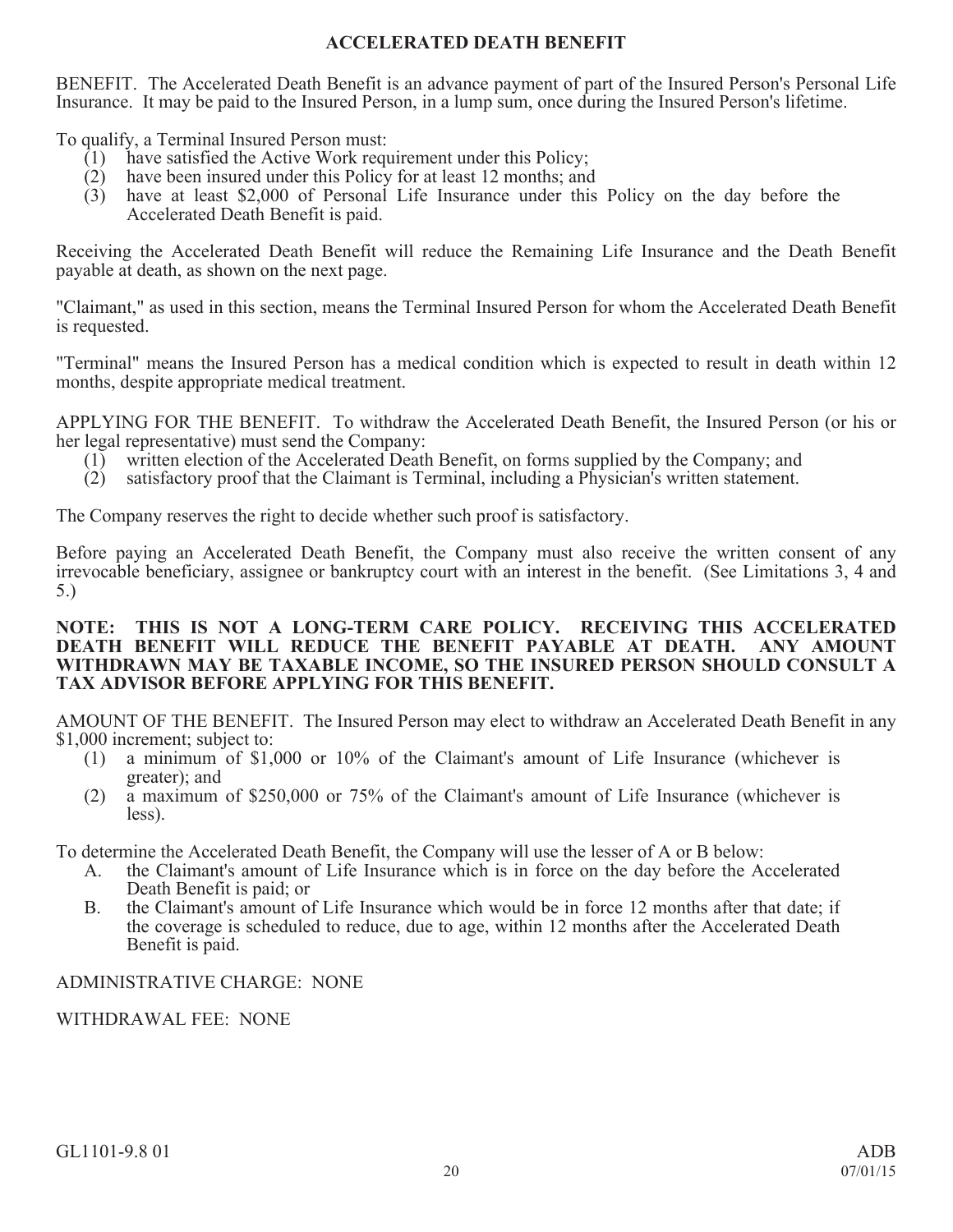## **ACCELERATED DEATH BENEFIT (Continued)**

EFFECT ON AMOUNT OF LIFE INSURANCE. "Remaining Life Insurance" means the amount of Life Insurance which remains in force on the Claimant's life after an Accelerated Death Benefit is paid. The Remaining Life Insurance will equal:

- (1) the Claimant's amount of Life Insurance which was used to determine the Accelerated Death Benefit (A or B above); minus
- (2) any percentage by which the Claimant's coverage is scheduled to reduce, due to age; if the reduction occurs more than 12 months after the Accelerated Death Benefit is paid, and while he or she is still living; minus
- (3) the amount of the Accelerated Death Benefit withdrawn.

PREMIUM: There is no additional charge for this benefit. Continuation of the Remaining Life Insurance will be subject to timely payment of the premium for the reduced amount; unless the Insured Person qualifies for waiver of premium under this Policy's Extension of Death Benefit provision, if included.

CONDITIONS. If the Claimant exercises the Conversion Privilege after an Accelerated Death Benefit is paid, the amount of the conversion policy will not exceed the amount of his or her Remaining Life Insurance. If the Claimant has Accidental Death and Dismemberment benefits under this Policy, the Principal Sum will not be affected by the payment of an Accelerated Death Benefit.

EFFECT ON DEATH BENEFIT. When the Claimant dies after an Accelerated Death Benefit is paid, the amount of Remaining Life Insurance in force on the date of death will be paid as a Death Benefit. The Insured Person's Death Benefit will be paid in accord with the Beneficiary section of this Policy. If the Claimant dies after application for an Accelerated Death Benefit has been made, but before the Company has made payment; then the request will be void and no Accelerated Death Benefit will be paid. The amount of Life Insurance in force on the date of death will be paid in accord with Policy provisions.

EFFECT ON TAXES AND GOVERNMENT BENEFITS. Any Accelerated Death Benefit amount withdrawn may be taxable income to the Insured Person. Receipt of the Accelerated Death Benefit may also affect the Claimant's eligibility for Medicaid, Supplemental Security Income and other government benefits. The Claimant should consult his or her own tax and legal advisor before applying for an Accelerated Death Benefit. The Company is not responsible for any tax owed or government benefit denied, as a result of the Accelerated Death Benefit payment.

LIMITATIONS. No Accelerated Death Benefit will be paid:

- 
- (1) if any required premium is due and unpaid;<br>(2) on any conversion policy purchased in acco on any conversion policy purchased in accord with the Conversion Privilege;
- (3) without the written approval of the bankruptcy court, if the Insured Person has filed for bankruptcy;
- (4) without the written consent of the beneficiary, if the Insured Person has named an irrevocable beneficiary;
- (5) without the written consent of the assignee, if the Insured Person has assigned his or her rights under this Policy;
- (6) if any part of the Life Insurance must be paid to the Insured Person's child, spouse or former spouse; pursuant to a legal separation agreement, divorce decree, child support order or other court order;
- (7) if the Claimant is Terminal due to a suicide attempt, while sane or insane; or due to an intentionally self-inflicted injury;
- (8) if a government agency requires the Insured Person or the Claimant to use the Accelerated Death Benefit to apply for, receive or continue a government benefit or entitlement; or
- (9) if an Accelerated Death Benefit has been previously paid for the Claimant under this Policy.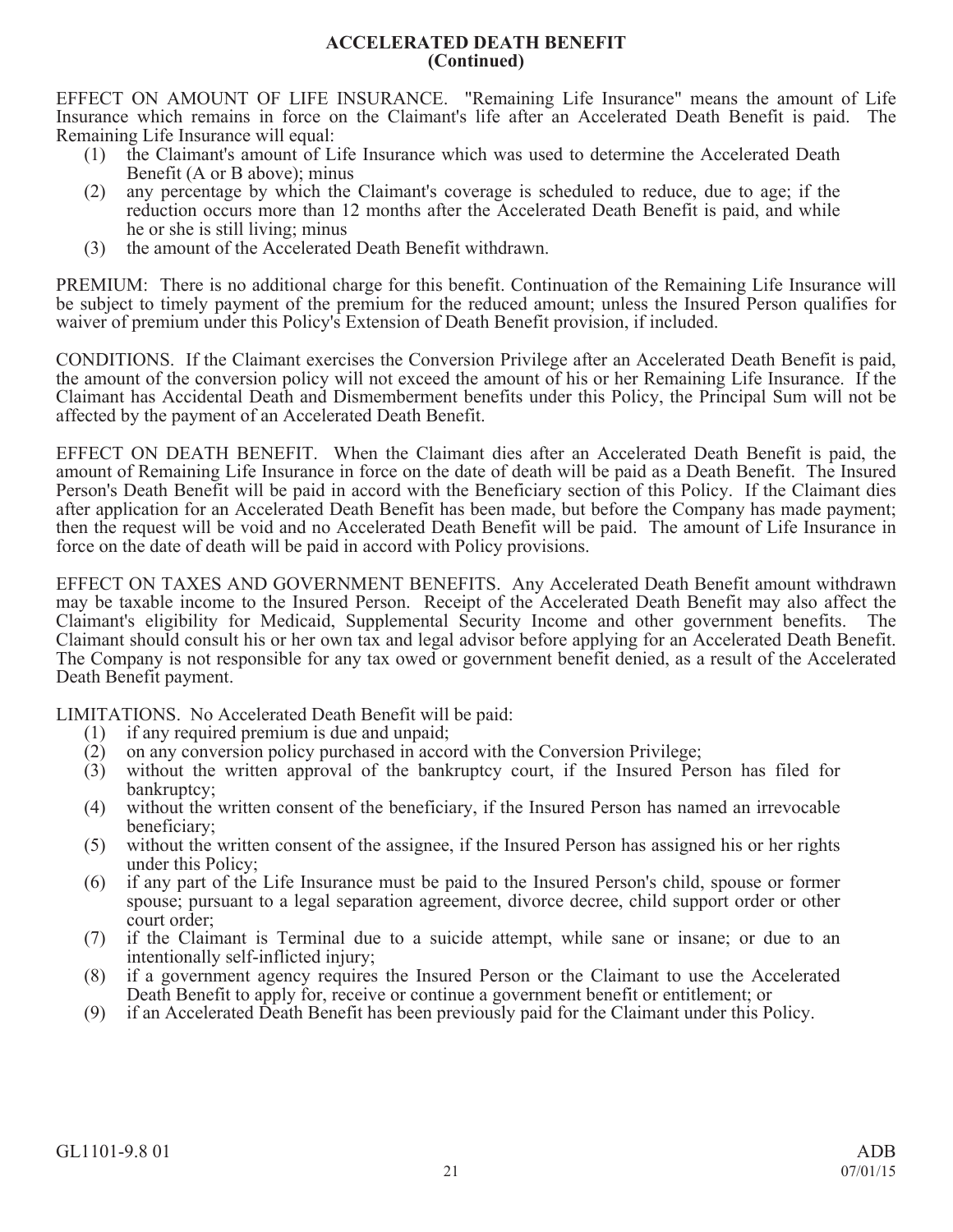# **CONVERSION PRIVILEGE** - **CONVERSION BENEFITS**

GENERAL BENEFIT. An individual life policy, known as a conversion policy, may be purchased from the Company without evidence of insurability if all or part of anyone's life insurance, provided by this Policy, terminates for any reason except:

- (1) termination or amendment of the Policy; or
- (2) the Insured Person's request for:
	- (a) termination of insurance; or
		- (b) cancellation of payroll deduction.

To purchase a conversion policy, application and payment of the first premium must be made within 31 days after the life insurance is terminated.

Any policy issued under the General Conversion Benefit will:

- (1) be for an amount not to exceed the amount of the life insurance which was terminated;
- (2) be on any form (except term) then issued by the Company at the age and amount for which application is made;
- (3) be issued at the Insured Person's age at nearest birthday;
- (4) be issued without disability or other supplemental benefits; and
- (5) require premiums based on the class of risk to which the person then belongs.

CONVERSION BENEFIT-POLICY TERMINATION OR AMENDMENT. A conversion policy also may be purchased from the Company if:

- (1) all or a part of anyone's insurance terminates due to amendment or termination of this Policy; and
- (2) that person has been covered continuously under this Policy for at least five years or, in the case of an Insured Person, such Insured Person is Totally Disabled as defined in the Extension of Death Benefit Section.

Any conversion policy issued due to Policy termination or amendment will be subject to the same conditions as a policy issued under the General Conversion Benefit except its amount may not exceed the lesser of:

- (1) \$3,000 (not applicable if the Insured Person is Totally Disabled as defined in the Extension of Death Benefit Section); or
- (2) the Amount of Life Insurance which terminates less the amount of any group life insurance for which the Insured Person becomes eligible within 31 days after the termination.

# **PROVISIONS APPLICABLE TO ALL CONVERSION POLICIES**

EFFECTIVE DATES. The coverage provided by a conversion policy issued under this Section will be effective on the later of:

- (1) its date of issue; or
- (2) 31 days after the date on which the person's life insurance terminated.

DEATH DURING CONVERSION PERIOD. The Company will pay a death benefit under this Policy equal to the amount of the life insurance which could have been converted, if the person:

- (1) was entitled to purchase a conversion policy; and
- (2) dies within the 31 day conversion period.

This death benefit will be paid even if no one applied for the conversion policy. If the first premium was paid for the conversion policy, the amount of the premium will be refunded and the conversion policy will be void.

NOTICE OF CONVERSION PRIVILEGES-INSURED PERSONS. When an Insured Person's Personal Insurance terminates, written notice of the right to convert will be:

- (1) given personally to the Insured Person;<br>(2) mailed by the Group Policyholder to the
- mailed by the Group Policyholder to the Insured Person at his last known address; or
- (3) mailed by the Company to the Insured Person at his last known address as furnished by the Group Policyholder.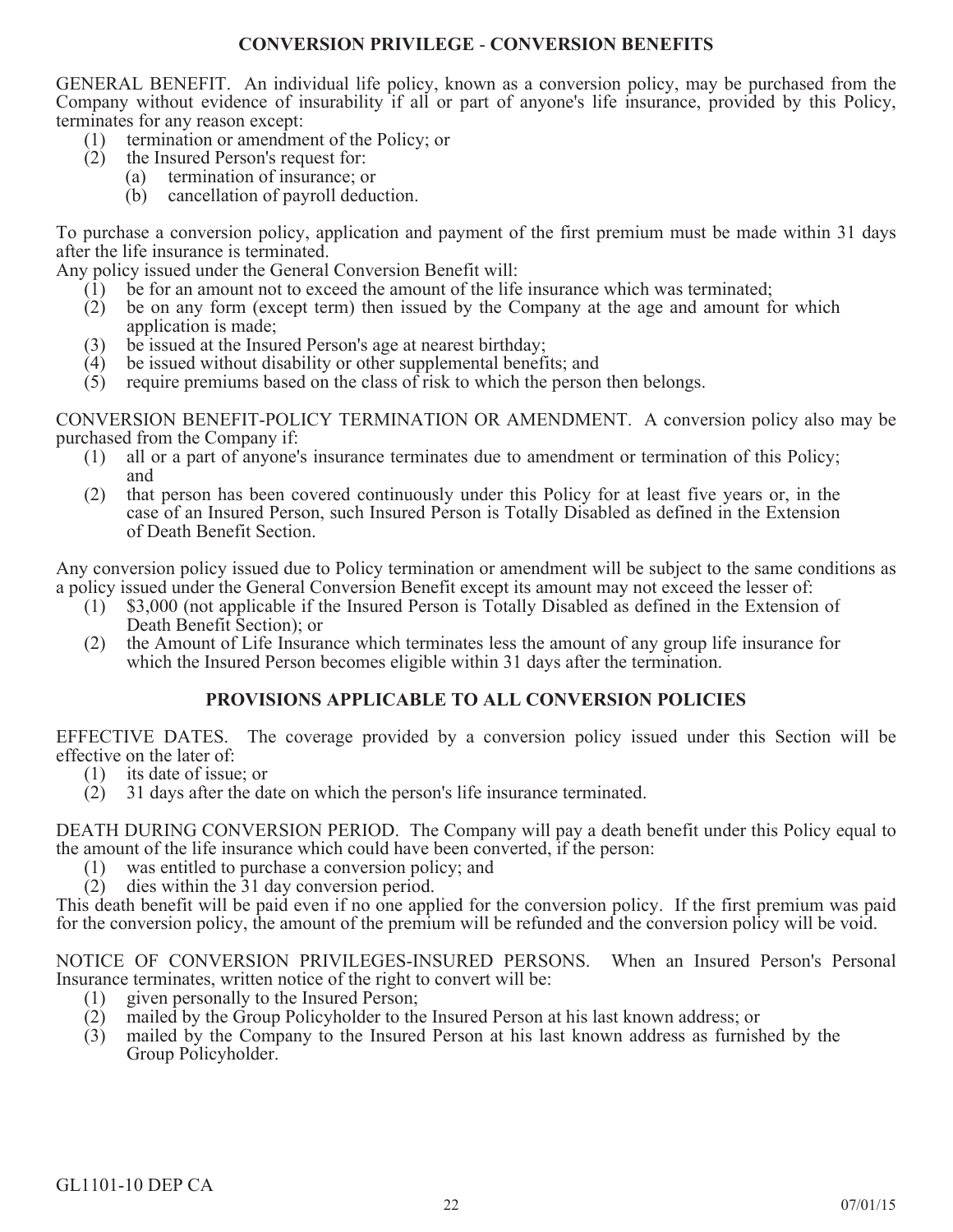## **CONVERSION PRIVILEGE** - **CONVERSION BENEFITS (Continued)**

An additional period in which to convert will be granted if this written notice is not given to the Insured Person at least 15 days before the end of the 31 day conversion period. Any such extension of the conversion period will expire on the earliest of:

- (1) 25 days after the Insured Person is given the written notice; or (2) 60 days after the end of the 31 day conversion period even if t
- (2) 60 days after the end of the 31 day conversion period even if the Insured Person is never given such notice.

No death benefit will be payable under this Policy after the 31 day conversion period has expired even though the right to convert may be extended.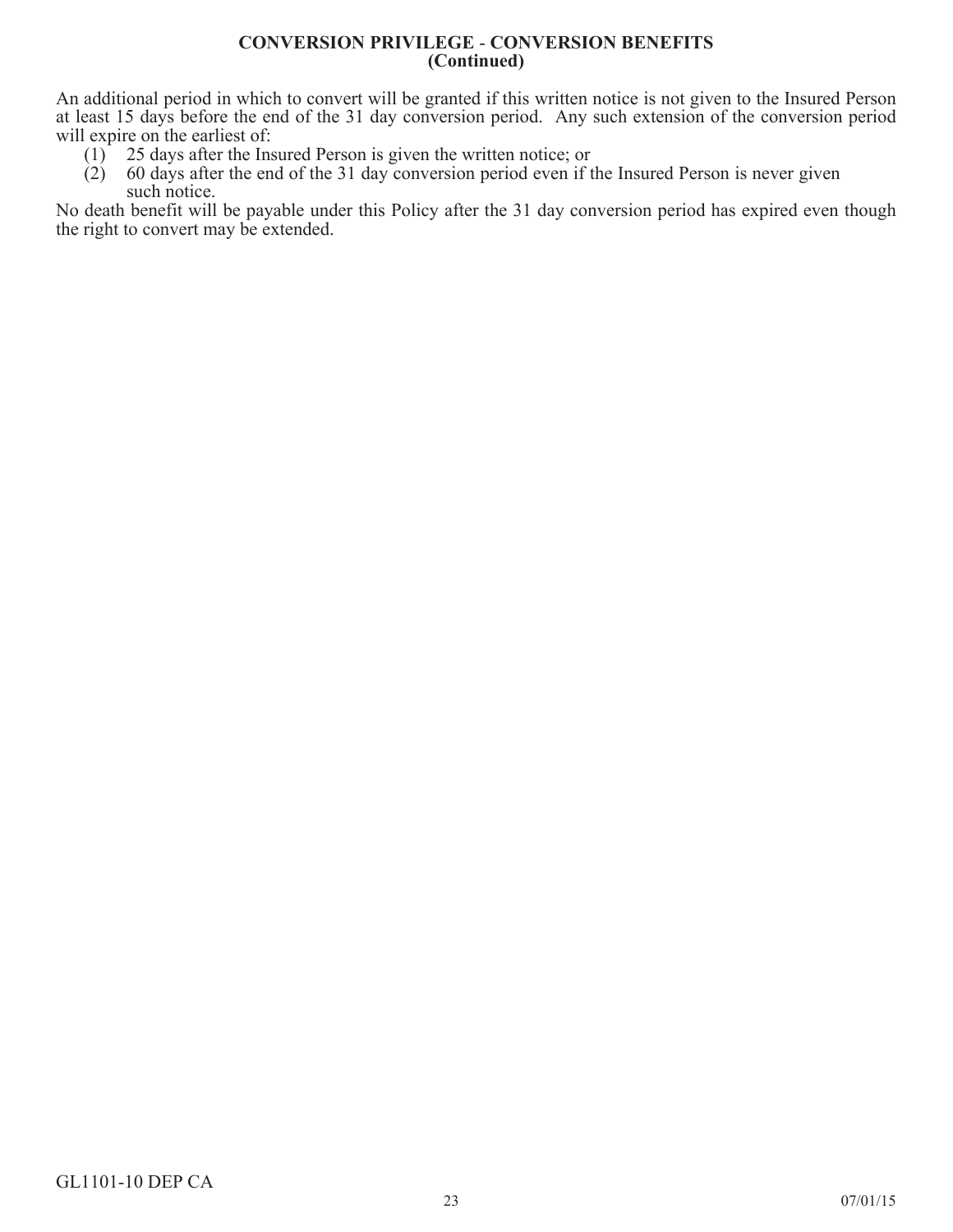## **CLAIMS PROCEDURES FOR LIFE OR ACCIDENTAL DEATH AND DISMEMBERMENT BENEFITS**

## **NOTE: This Policy may include an Extension of Death Benefit, an Accelerated Death Benefit or a Living Benefit. If so, please refer to that section for special claim procedures.**

# **NOTICE AND PROOF OF CLAIM**

**Notice of Claim.** Written notice of an accidental death or dismemberment claim must be given within 20 days after the loss occurs; or as soon as reasonably possible after that.**\*** The notice must be sent to the Company's Group Insurance Service Office. It should include:

- (1) the Insured Person's name and address; and
- (2) the number of this Policy.

**Claim Forms.** When notice of claim is received, the Company will send claim forms for filing the required proof. If the Company does not send the forms within 15 days; then the Insured Person or Beneficiary (the claimant) may send the Company written proof of claim in a letter. It should state the nature, date and cause of the loss.

**Proof of Claim.** The Company must be given written proof of claim within 90 days after the date of the loss; or as soon as reasonably possible after that.**\*** Proof of claim must be provided at the claimant's own expense. It must show the nature, date and cause of the loss. In addition to the information requested on the claim form, documentation must include:

- (1) A certified copy of the death certificate, for proof of death.
- (2) A copy of any police report, for proof of accidental death or dismemberment.
- $(3)$  A signed authorization for the Company to obtain more information.
- (4) Any other items the Company may reasonably require in support of the claim.

**\* Exception:** Failure to give notice or furnish proof of claim within the required time period will not invalidate or reduce the claim; if it is shown that it was done:

- (1) as soon as reasonably possible; and
- (2) in no event more than one year after it was required.

These time limits will not apply while the claimant lacks legal capacity.

**EXAM OR AUTOPSY.** At anytime while a claim is pending, the Company may have the Insured Person examined:

- (1) by a Physician of the Company's choice;
- (2) as often as reasonably required.

If the Insured Person fails to cooperate with an examiner or fails to take an exam, without good cause; then the Company may deny benefits, until the exam is completed. In case of death, the Company may also have an autopsy done, where it is not forbidden by law. Any such exam or autopsy will be at the Company's expense.

**TIME OF PAYMENT OF CLAIMS.** Any benefits payable under this Policy will be paid immediately after the Company receives complete proof of claim and confirms liability.

# **TO WHOM PAYABLE**

**Death.** Any benefits payable for the Insured Person's death will be paid in accord with the Beneficiary, Facility of Payment, and Settlement Options sections of this Policy. If this Policy includes Dependent Life Insurance; then any benefits payable for an insured Dependent's death will be paid to:

- (1) the Insured Person, if he or she survives that Dependent; or
- (2) the Insured Person's Beneficiary, or in accord with the Facility of Payment section; if the Insured Person does not survive that Dependent.

**Dismemberment.** If this Policy includes Accidental Death and Dismemberment Benefits; then any benefit, other than the Insured Person's death benefit, will be paid to the Insured Person.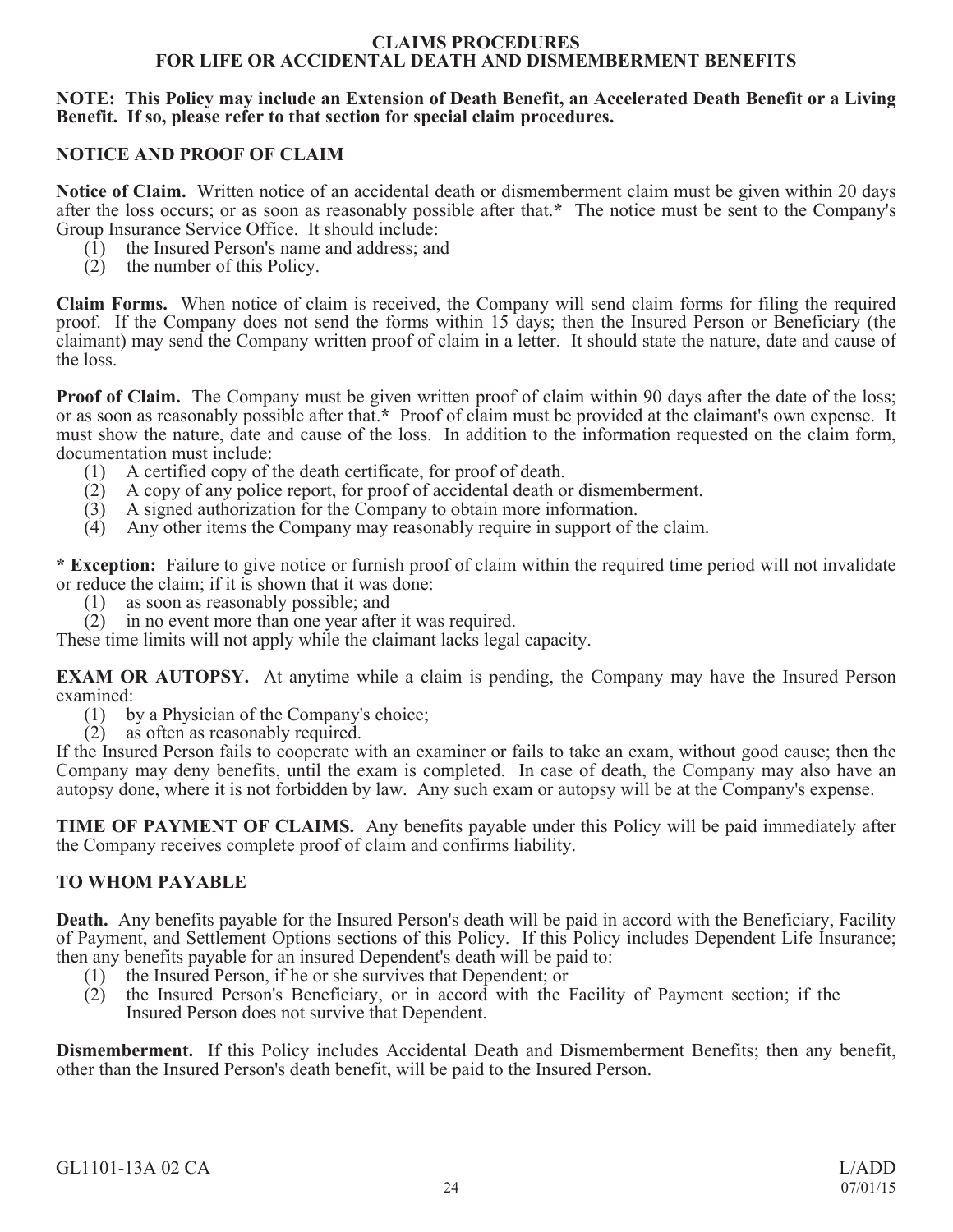# **CLAIMS PROCEDURES (Continued)**

**NOTICE OF CLAIM DECISION.** The Company will send the claimant a written notice of its claim decision. If the Company denies any part of the claim; then the written notice will explain:

- (1) the reason for the denial, under the terms of this Policy and any internal guidelines;
- (2) whether more information is needed to support the claim; and
- (3) how the claimant may request a review of the decision by the Company, or by the state Department of Insurance. It will include the address and phone number of their consumer complaint unit.

The Company will send this notice within 15 days after it receives complete proof of claim and enough information to determine liability. If reasonably possible, the Company will send it within:

- (1) 90 days after receiving the first proof of a death or dismemberment claim; or
- (2) 45 days after receiving the first proof of a claim for any Extension of Death Benefit, Living Benefit or Accelerated Death Benefit available under this Policy.

**Delay Notice.** If the Company needs more than 15 days to process a claim, in a special case; then an extension will be permitted. If needed, the Company will send the claimant a written delay notice:

- $(1)$  by the 15<sup>th</sup> day after receiving the first proof of claim; and
- (2) every 30 days after that, until the claim is resolved.

The notice will explain the special circumstances which require the delay, and when a decision can be expected.

In any event, the Company must send written notice of its decision within:

- (1) 180 days after receiving the first proof of a death or dismemberment claim; or
- (2) 105 days after receiving the first proof of a claim for any Extension of Death Benefit, Living Benefit or Accelerated Death Benefit available under this Policy.

If the Company fails to do so; then there is a right to an immediate review, as if the claim was denied.

**Exception:** If the Company needs more information from the claimant to process a claim; then it must be supplied within 45 days after the Company requests it. The resulting delay will not count towards the above time limits for claim processing.

**REVIEW PROCEDURE.** The claimant may request a claim review, within:

- (1) 60 days after receiving a denial notice of a death or dismemberment claim; or (2) 180 days after receiving a denial notice of a claim for any Extension of Deat
- 180 days after receiving a denial notice of a claim for any Extension of Death Benefit, Living Benefit or Accelerated Death Benefit available under this Policy.

To request a review, the claimant must send the Company a written request, and any written comments or other items to support the claim. The claimant may review certain non-privileged information relating to the request for review.

**Notice of Decision.** The Company will review the claim and send the claimant a written notice of its decision. The notice will explain the reasons for the Company's decision, under the terms of this Policy and any internal guidelines. If the Company upholds the denial of all or part of the claim; then the notice will also describe:

- (1) any further appeal procedures available under this Policy;
- (2) the right to access relevant claim information; and
- (3) the right to request a state insurance department review, or to bring legal action.

For a death or dismemberment claim, the notice will be sent within 60 days after the Company receives the request for review; or within 120 days, if a special case requires more time. For a claim for any Extension of Death Benefit, Living Benefit or Accelerated Death Benefit available under this Policy, the notice will be sent within 45 days after the Company receives the request for review; or within 90 days, if a special case requires more time.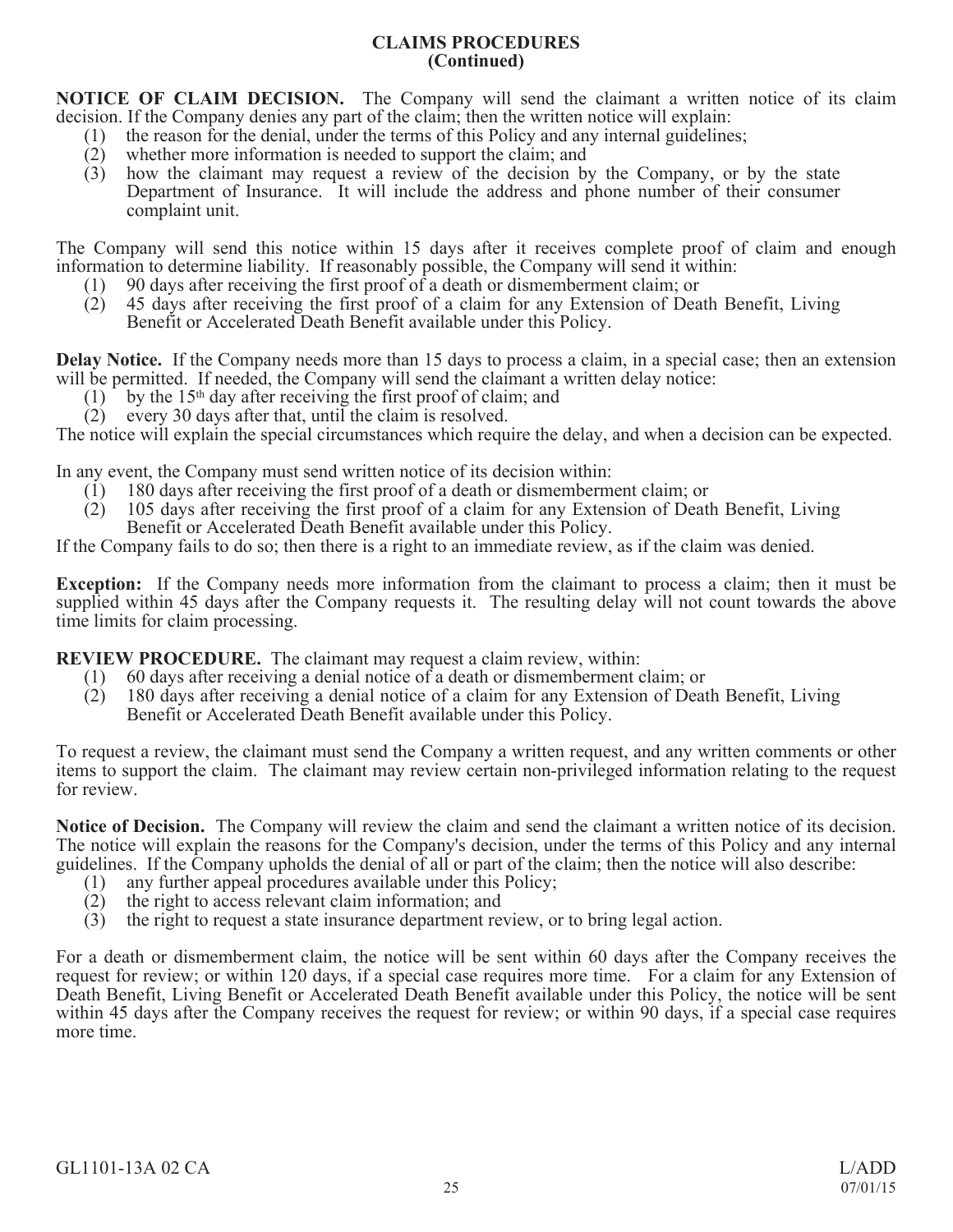## **CLAIMS PROCEDURES (Continued)**

**Delay Notice.** If the Company needs more time to process an appeal, in a special case; then it will send the Insured Person a written delay notice, by the 30<sup>th</sup> day after receiving the request for review. The notice will explain:

- (1) the special circumstances which require the delay;
- (2) whether more information is needed to review the claim; and
- (3) when a decision can be expected.

**Exception:** If the Company needs more information from the claimant to process an appeal; then it must be supplied within 45 days after the Company requests it. The resulting delay will not count towards the above time limits for appeal processing.

**Claims Subject to ERISA (**Employee Retirement Income Security Act of 1974**).** Before bringing a civil legal action under the federal labor law known as ERISA, an employee benefit plan participant or beneficiary must exhaust available administrative remedies. Under this Policy, the claimant must first seek two administrative reviews of the adverse claim decision, in accord with this section. If an ERISA claimant brings legal action under Section 502(a) of ERISA after the required reviews; then the Company will waive any right to assert that he or she failed to exhaust administrative remedies.

**RIGHT OF RECOVERY.** If benefits have been overpaid on any claim; then full reimbursement to the Company is required within 60 days. If reimbursement is not made; then the Company has the right to:

(1) reduce future benefits until full reimbursement is made; and

(2) recover such overpayments from the Insured Person, or from his or her Beneficiary or estate.

Such reimbursement is required whether the overpayment is due to fraud, the Company's error in processing a claim, or any other reason.

**LEGAL ACTIONS.** No legal action to recover any benefits may be brought until 60 days after the required written proof of claim has been given. No such legal action may be brought more than three years after the date written proof of claim is required.

**COMPANY'S DISCRETIONARY AUTHORITY.** Except for the functions that this Policy clearly reserves to the Group Policyholder or Employer, the Company has the authority to:

- (1) manage this Policy and administer claims under it; and
- (2) interpret the provisions and resolve questions arising under this Policy.

The Company's authority includes (but is not limited to) the right to:

- (1) establish and enforce procedures for administering this Policy and claims under it;<br>(2) determine Employees' eligibility for insurance and entitlement to benefits;
- determine Employees' eligibility for insurance and entitlement to benefits;
- (3) determine what information the Company reasonably requires to make such decisions; and
- (4) resolve all matters when a claim review is requested.

Any decision the Company makes, in the exercise of its authority, shall be conclusive and binding; subject to the Insured Person's or Beneficiary's rights to:

- (1) request a state insurance department review; or
- (2) bring legal action.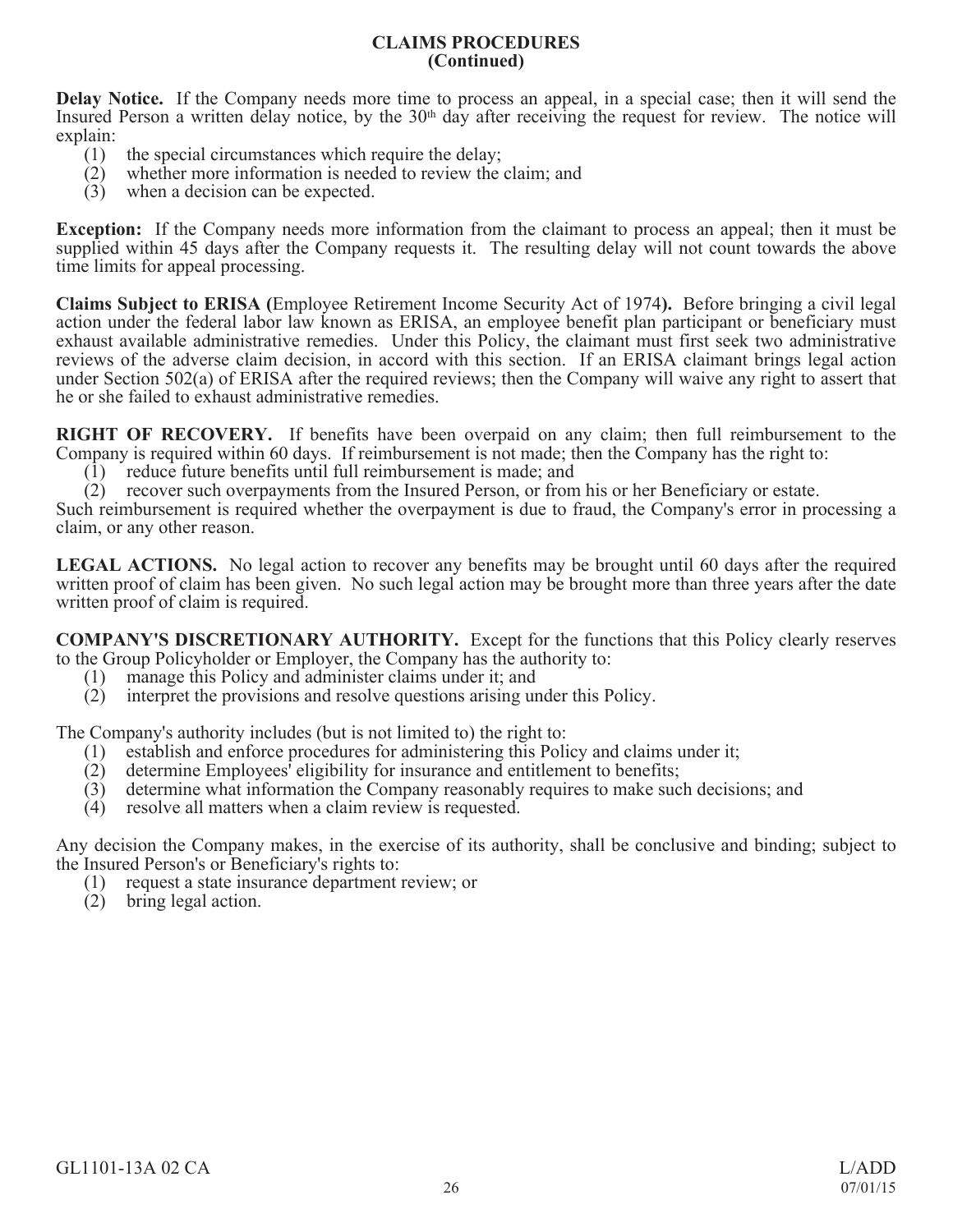#### **DEATH OR DISMEMBERMENT BENEFIT FOR AN INSURED PERSON.** The Company will pay the benefit listed below, if:

- (1) an Insured Person sustains an accidental bodily injury while insured under this provision; and
- (2) that injury directly causes one of the following losses within 365 days after the date of the accident.

The loss must result directly from the injury and from no other causes.

|                                                                                                                                                                        | BENEFIT FOR COMMONBENEFIT FOR OTHER                             |                                                                             |
|------------------------------------------------------------------------------------------------------------------------------------------------------------------------|-----------------------------------------------------------------|-----------------------------------------------------------------------------|
| <b>LOSS</b>                                                                                                                                                            | <b>CARRIER ACCIDENT</b>                                         | <b>COVERED ACCIDENT</b>                                                     |
| Loss of Life<br>Loss of One Member (Hand, Foot or Eye)<br>Loss of Two or More Members                                                                                  | 2 Times Principal Sum<br>Principal Sum<br>2 Times Principal Sum | Principal Sum<br>$\frac{1}{2}$ Principal Sum<br>Principal Sum               |
| Quadriplegia (Paralysis of Both Arms and Both Legs) 2 Times Principal Sum<br>Paraplegia (Paralysis of Both Legs)<br>Hemiplegia (Paralysis of Arm and Leg of Same Side) | Principal Sum<br>Principal Sum                                  | Principal Sum<br>$\frac{1}{2}$ Principal Sum<br>$\frac{1}{2}$ Principal Sum |

The Principal Sum for the Insured Person's class is shown in the Schedule of Insurance.

**MAXIMUM PER PERSON.** If an Insured Person sustains more than one loss resulting from the same accident, the benefit:

- (1) will be the one largest amount listed;
- (2) will not exceed two times the Principal Sum for all of that person's combined losses resulting from a Common Carrier Accident; and
- (3) will not exceed the Principal Sum for all that person's combined losses resulting from any other covered accident.

**TO WHOM PAYABLE.** Benefits for the Insured Person's loss of life will be paid in accord with the Beneficiary section. All other benefits will be paid to the Insured Person.

**LIMITATIONS.** Benefits are not payable for any loss to which a contributing cause is:<br>(1) intentional self-inflicted injury or self-destruction:

- (1) intentional self-inflicted injury or self-destruction;<br>(2) disease, bodily or mental infirmity, or medical or s
- $(2)$  disease, bodily or mental infirmity, or medical or surgical treatment of these;<br>(3) duty as a member of any military, naval or air force;
- (3) duty as a member of any military, naval or air force;<br>(4) war or any act of war, declared or undeclared:
- (4) war or any act of war, declared or undeclared;<br>(5) participation in the commission of a felony;
- 
- $(5)$  participation in the commission of a felony;<br> $(6)$  voluntary use of drugs; except when prescrib voluntary use of drugs; except when prescribed by a Physician;
- $(7)$  voluntary inhalation of gas, including carbon monoxide;<br>(8) travel or flight in any aircraft, including balloons and glies
- (8) travel or flight in any aircraft, including balloons and gliders; except as a fare paying passenger on a regularly scheduled flight; or
- (9) driving a vehicle while intoxicated.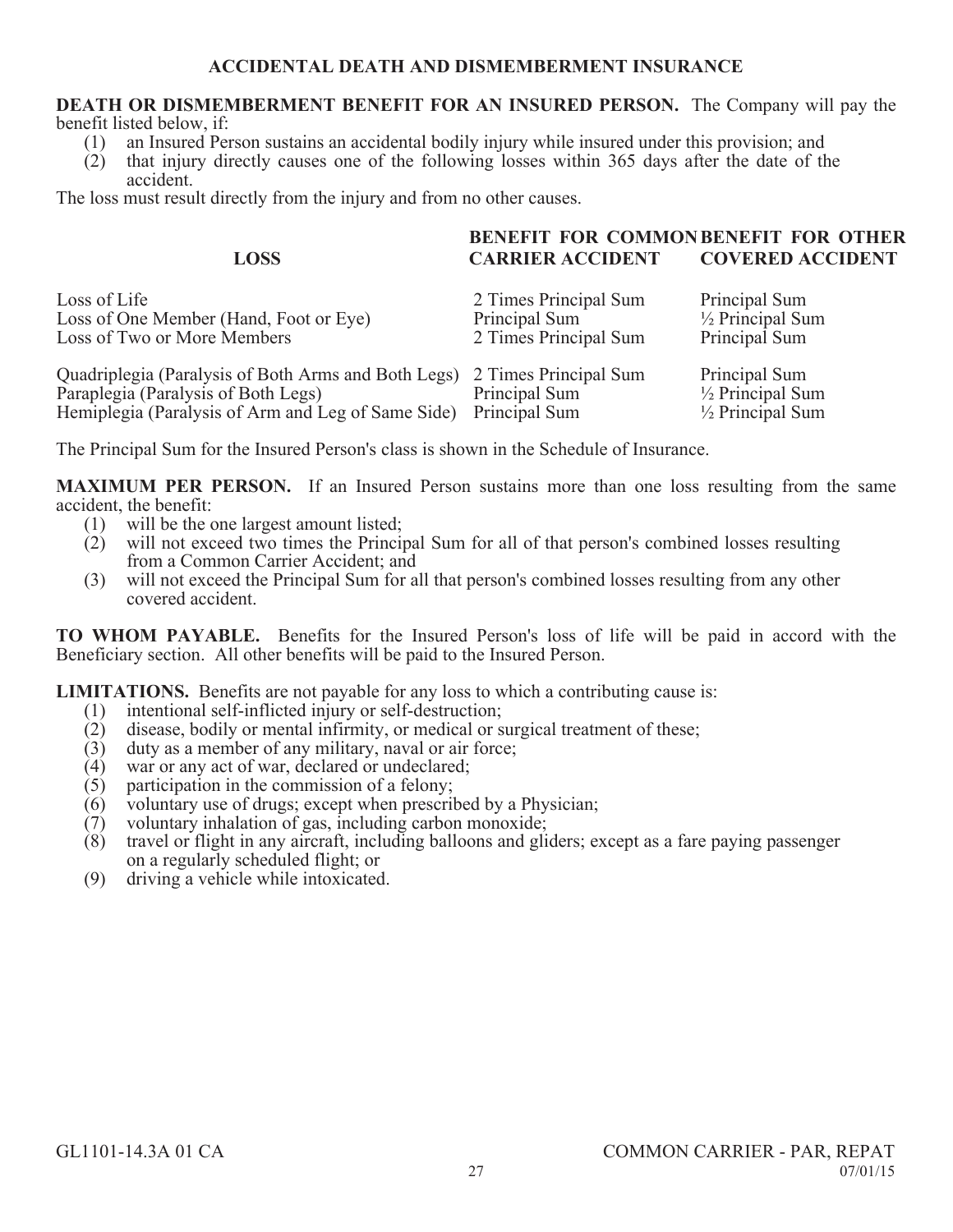# **DEFINITIONS.**

"Beneficiary" means the person(s) named on the Insured Person's enrollment form. The Insured Person may change the Beneficiary by filing a written notice of the change with the Company at its Group Insurance Service Office.

"Common Carrier Accident" means a covered accidental bodily injury, which is sustained while riding as a fare paying passenger (not a pilot, operator or crew member) in or on, boarding or getting off from a Common **Carrier** 

"Common Carrier" means any land, air or water conveyance operated under a license to transport passengers for hire.

"Intoxicated" shall be defined by the jurisdiction where the accident occurs. The exclusion will apply whether or not the driver is convicted.

"Loss of a Member" includes the following:

- (1) "Loss of Hand or Foot," means complete severance through or above the wrist or ankle joint. (In South Carolina, "Loss of Hand" can also mean the loss of four whole fingers from one hand.)
- (2) "Loss of an Eye," means total and irrevocable loss of sight in that eye.

"Paralysis" means complete and irreversible loss or use of an arm or leg (without severance).

**REPATRIATION BENEFIT.** The Company will pay a Repatriation Benefit, if:

- (1) the Insured Person dies as a result of a covered accident at least 150 miles from his or her principal place of residence; and
- (2) expense is incurred for the preparation and transportation of the Insured Person's body to a mortuary.

This benefit will be in addition to all other benefits payable under this Policy. This benefit will equal the expenses incurred for the preparation and transportation of the Insured Person's body to a mortuary subject to a maximum of \$5,000. This benefit will be paid:

- (1) when the benefit for accidental loss of life is paid; or
- $(2)$  when the Company receives proof of expense incurred, if later.

**PROOF.** In order for this benefit to be payable, proof of payment for any expenses incurred for Repatriation must be provided to the Company.

**TO WHOM PAYABLE.** Benefits for Repatriation will be paid in accord with the Beneficiary and/or Facility of Payment sections of this Policy.

Benefits will not be payable for any loss excluded under the Accidental Death and Dismemberment Insurance Limitations section.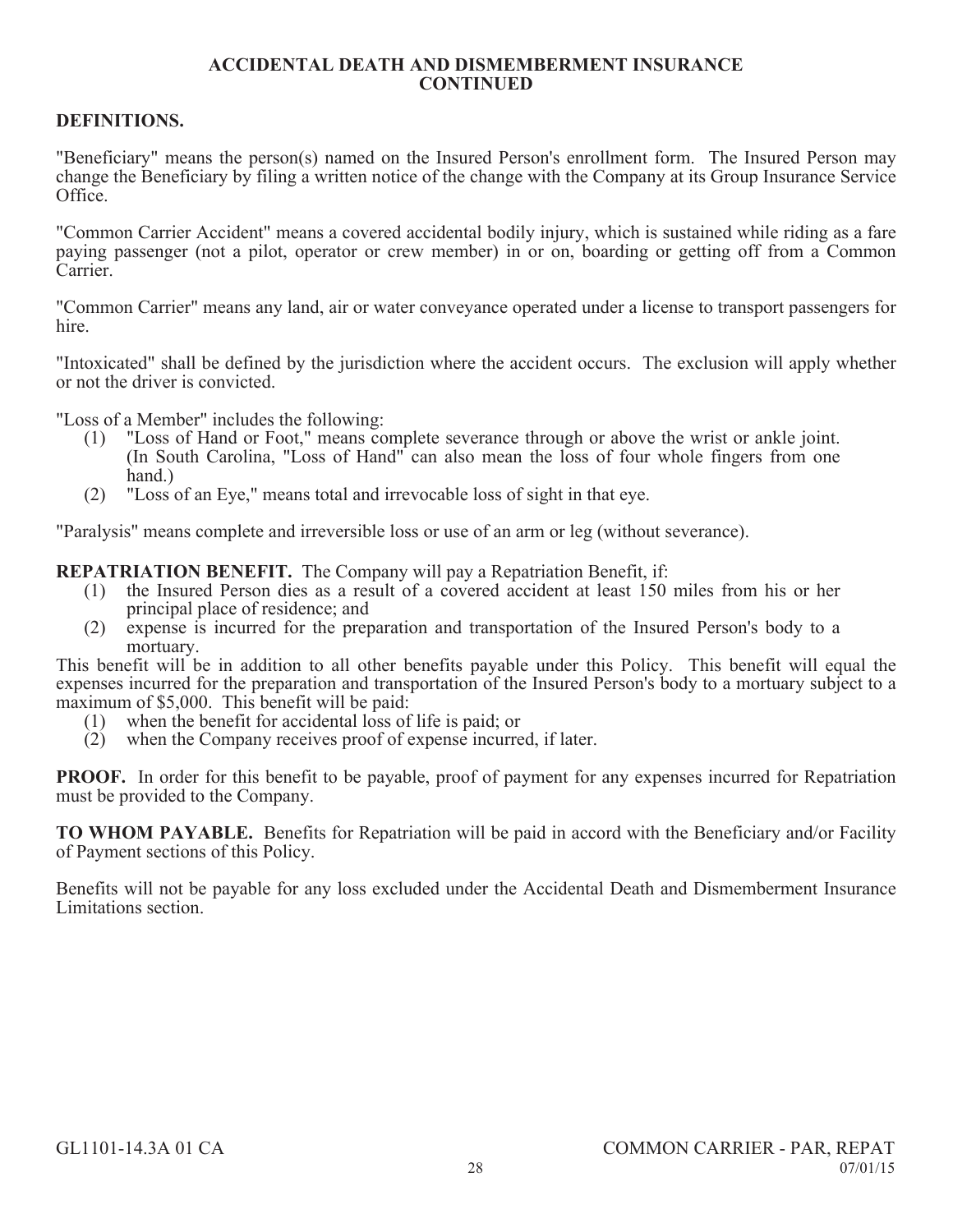**EDUCATION BENEFIT.** The Company will pay an Education Benefit for each of the Insured Person's eligible Dependent Children, if the Insured Person:<br>(1) is injured in a covered accident while insure

- is injured in a covered accident while insured under this Policy;
- (2) dies as a direct result of such injuries within 365 days after the accident; and
- (3) is survived by one or more Dependent Children who are eligible for the benefit.

To be eligible for the Education Benefit, a Dependent Child:

- (1) must be dependent on the Insured Person for principal support;<br>(2) must be enrolled as a Full-Time Student on the date of the Insu
- must be enrolled as a Full-Time Student on the date of the Insured Person's death or within 365 days after that date; and
- (3) must incur expenses after the date of the Insured Person's death for tuition, fees, books, room and board, or any other costs payable directly to (or approved and certified by) that school.

This benefit will be paid in addition to all other benefits payable under this Policy. The benefit will equal the actual expense incurred after the date of the Insured Person's death up to 5% of the Insured Person's Principal Sum, subject to a maximum of \$5,000 for each eligible Dependent Child per year, for up to 4 consecutive years or until age 25. The benefit will be paid to the Dependent Child, if the child has reached the age of majority. Otherwise, benefits will be paid to the child's legal guardian. The first payment will be made:

- 
- (1) when the benefit for accidental loss of life is paid; or  $(2)$  when the Company receives proof of payment for t when the Company receives proof of payment for the expenses incurred and that an eligible Dependent Child meets the above requirements, if later.

Subsequent payments will be made when the Company receives:

- (1) verification that the eligible Dependent Child continues to be a Full-Time Student during each additional semester/year; and
- (2) proof of payment for the expenses incurred.

"Full-Time Student" means a Dependent Child who:

- is attending a licensed or accredited college, university or vocational school (beyond the 12th grade);
- (2) is considered a full-time student based upon that school's standards; and (3) incurs expenses for tuition, fees, books, room and board, or other costs
- incurs expenses for tuition, fees, books, room and board, or other costs payable directly to (or approved or certified by) that school.

"Child" includes the Insured Person's naturally born child, legally adopted child, stepchild, and foster child.

**SPOUSE TRAINING BENEFIT.** The Company will pay a Spouse Training Benefit to the Insured Person's surviving Spouse, if the Insured Person:

- (1) is injured in a covered accident while insured under this Policy;<br>(2) dies as a direct result of such injuries within 365 days after the a
- (2) dies as a direct result of such injuries within 365 days after the accident; and
- (3) is survived by a Spouse who is eligible for the benefit.

To be eligible for the Spouse Training Benefit, the Insured Person's Spouse:

- (1) must not be legally separated from the Insured Person on the date of the accident;<br>(2) must be enrolled as a student on the date of the Insured Person's death or within
- must be enrolled as a student on the date of the Insured Person's death or within 365 days after that date in any school to retrain or refresh skills needed for employment; and
- (3) must incur expenses after the date of the Insured Person's death for tuition, fees, books, room and board or other costs payable directly to (or approved or certified by) that school.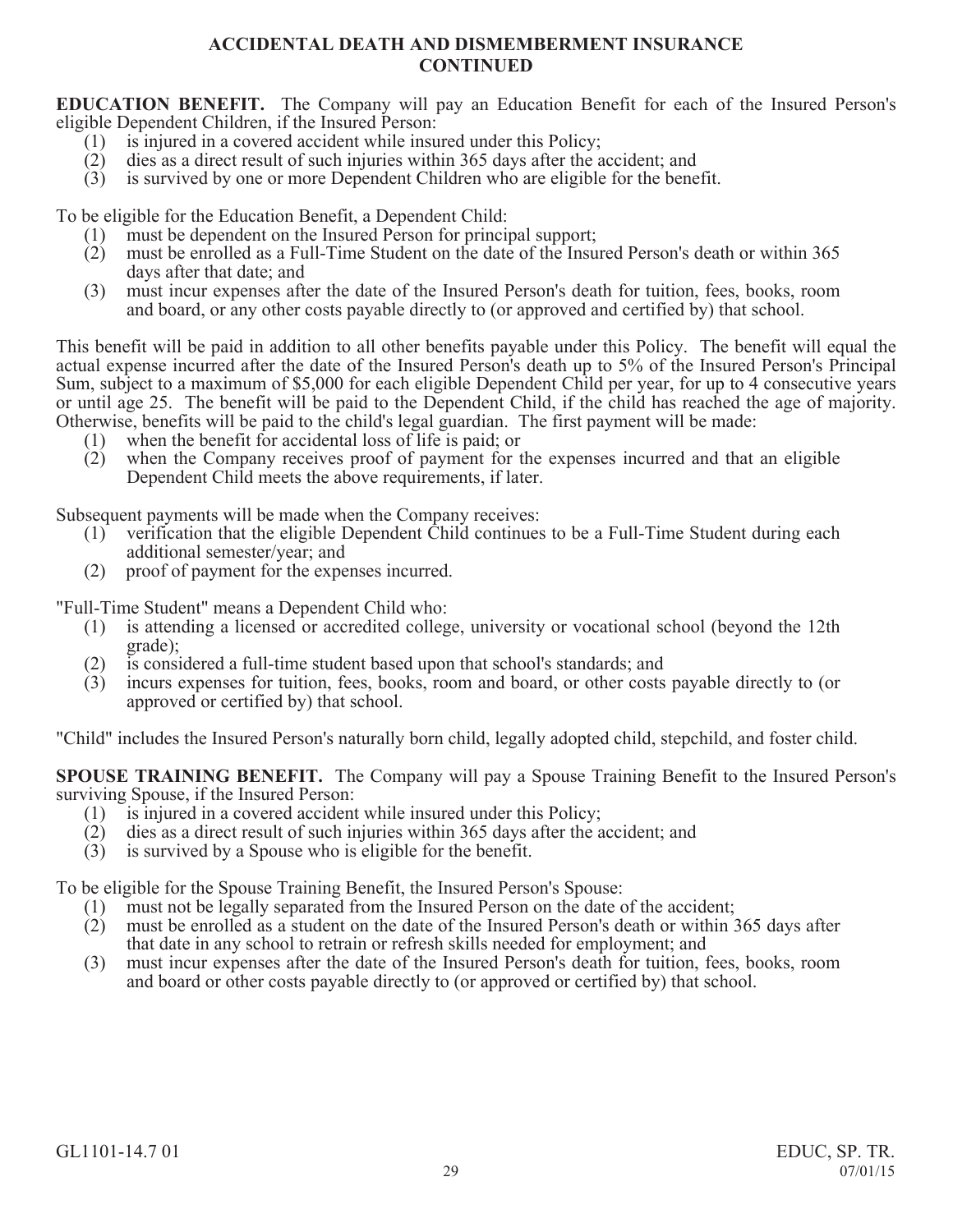This benefit will be paid in addition to all other benefits payable under this Policy. The benefit will equal the actual expense incurred after the date of the Insured Person's death up to 5% of Insured Person's Principal Sum; subject to a maximum of \$5,000. The benefit will be paid for one year. Payment will be made:

- (1) when the benefit for accidental loss of life is paid; or (2) when the Company receives proof of payment for the
- when the Company receives proof of payment for the expenses incurred and that the Spouse meets the above requirements, if later.

**EXCLUSIONS.** Benefits will not be payable for any loss excluded under the Accidental Death and Dismemberment Insurance Limitations section.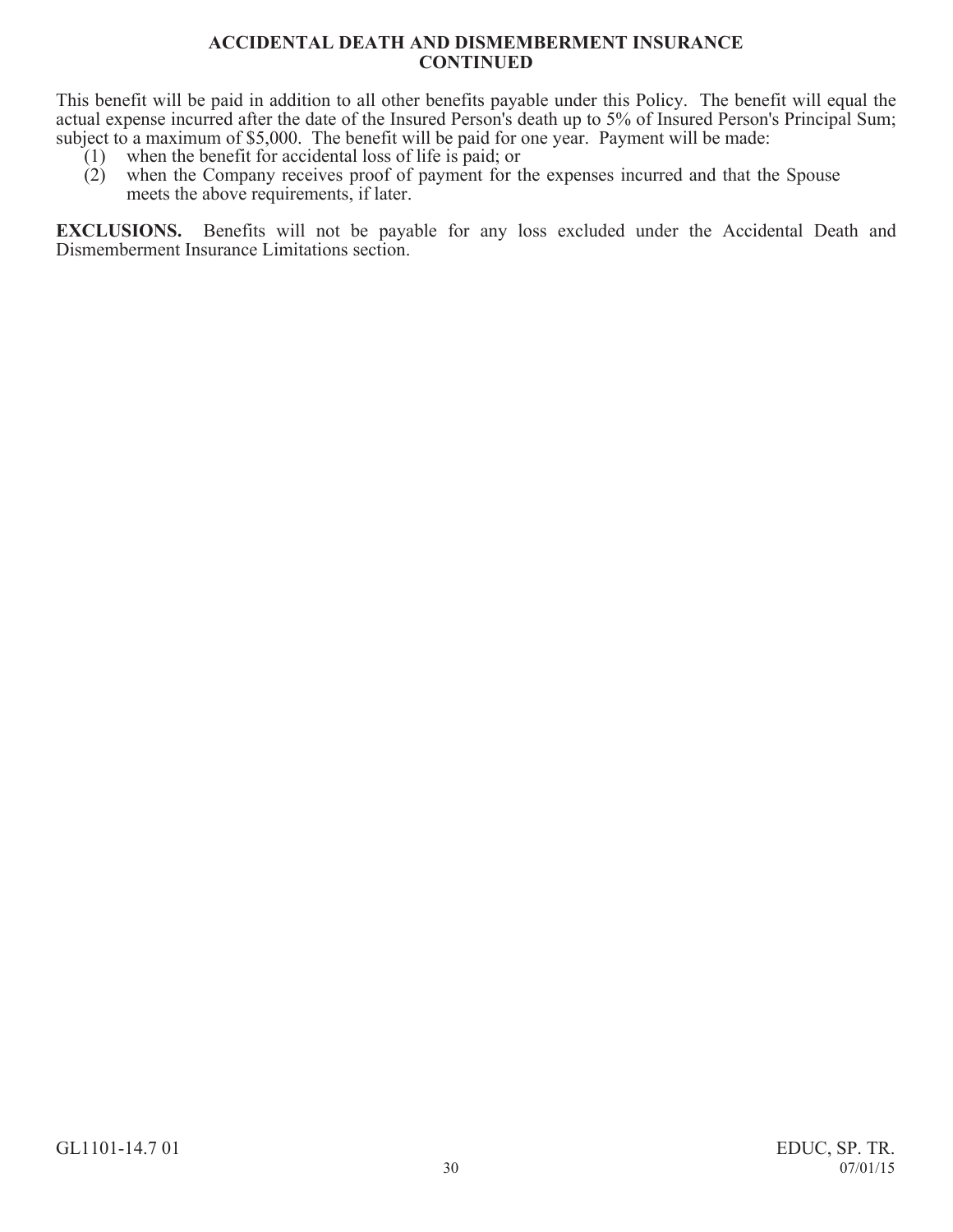**CHILD CARE BENEFIT.** The Company will pay a Child Care Benefit for each of the Insured Person's eligible Dependent Children, if the Insured Person:

- $(1)$  is injured in a covered accident while insured under this Policy;
- (2) dies as a direct result of such injuries within 365 days after the accident; and
- (3) is survived by one or more Dependent Children who are eligible for the benefit.

To be eligible for the Child Care Benefit, a Dependent Child must:

- (1) be dependent on the Insured Person for principal support;
- (2) be under age 13 on the date of the accident; and  $(3)$  attend a licensed Child Care Center on a regular
- (3) attend a licensed Child Care Center on a regular basis on the date of the Insured Person's death or within 365 days after that date.

The Child Care Benefit is paid in addition to all other Policy benefits. The benefit will equal the actual expense incurred after the date of the Insured Person's death, up to 5% of the Insured Person's Principal Sum; subject to a maximum of \$5,000 for each eligible Dependent Child per year. The benefit will be paid to the legal guardian of the eligible Dependent Child:

- (1) for up to 4 consecutive years; or
- (2) until the Dependent Child's 13th birthday (whichever occurs first).

The first payment will be made:

- (1) when the benefit for accidental loss of life is paid; or
- (2) when the Company receives proof of expense incurred and that an eligible Dependent Child meets the above requirements; if later.

Subsequent payments will be made quarterly on a reimbursement basis when the Company receives:

- (1) verification that the eligible Dependent Child continues to attend a licensed Child Care Center on a regular basis; and
- (2) satisfactory proof of payment for the child care expense incurred.

**DEFINITIONS. "Child Care Center"** means any facility (other than a family day care home) which:

- (1) is licensed as such by the state; and  $(2)$  provides non-medical care and super
- (2) provides non-medical care and supervision for children in a group setting; and
- (3) cares for children at least 6 but less than 24 hours per day.

**"Child"** includes the Insured Person's naturally born child, legally adopted child, stepchild, and foster child.

**"Expense Incurred"** means the cost for the supervision and care of a Dependent Child, excluding any fees for extra activities, which are directly payable to a Child Care Center.

# **EXCLUSIONS.** Benefits will not be paid:

- (1) when the Dependent Child's care is provided by (or at a facility operated by) the child's grandparent, parent, aunt, uncle or sibling; or
- (2) for any loss excluded under the Accidental Death and Dismemberment Insurance Limitations section of this Policy.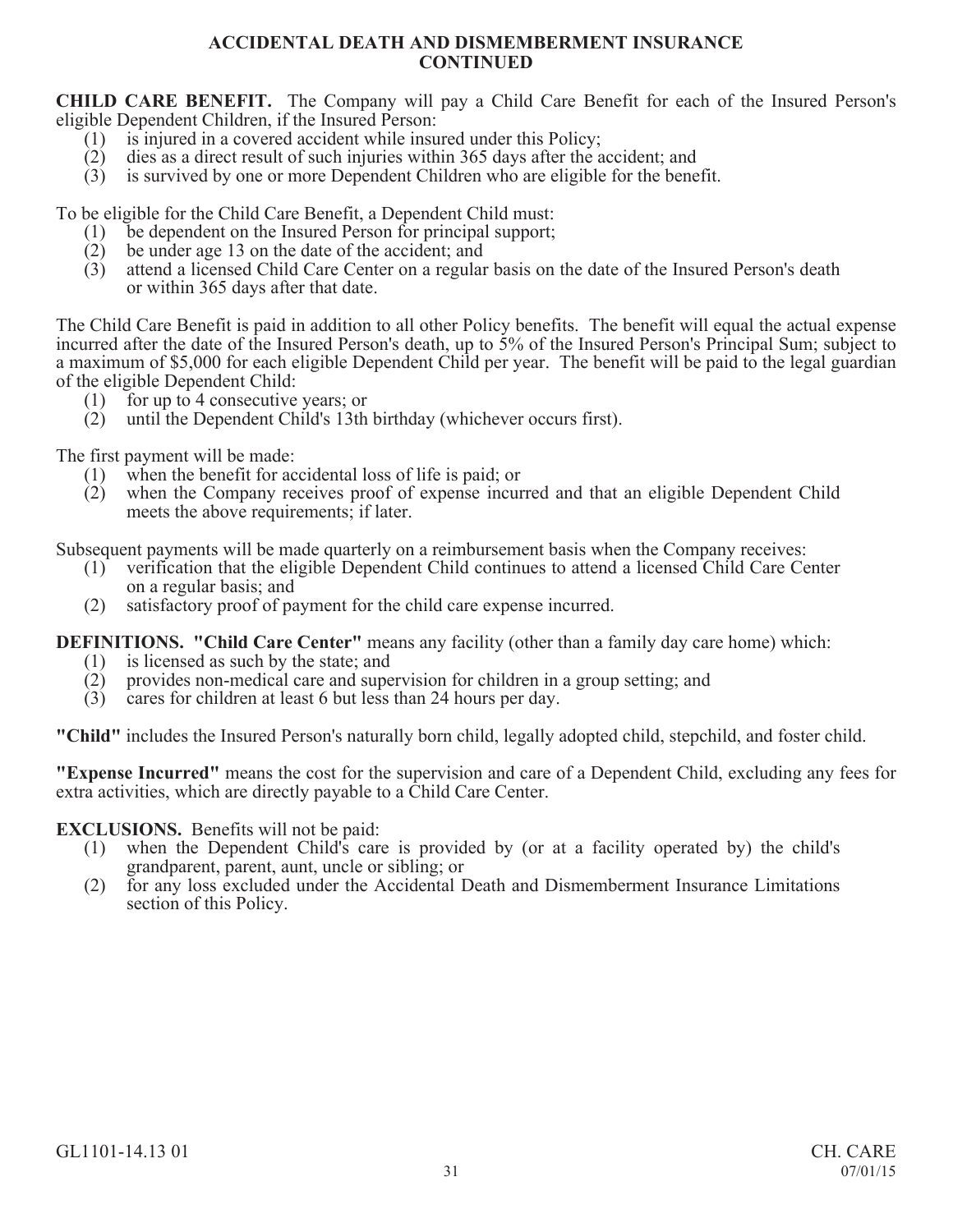**COMA BENEFIT.** The Company will pay a Coma Benefit, when the Insured Person remains in a coma; provided:<br> $(1)$  t

- (1) the coma is caused by an Injury sustained while insured under this Policy;<br>(2) the coma begins within 365 days after the date of the accident: and
- the coma begins within 365 days after the date of the accident; and

(3) the person remains in a continuous coma for at least 31 days in a row.

The coma must result directly from the Injury and from no other causes.

This benefit will be paid in addition to all other benefits payable under this Policy. The Coma Benefit will equal a one-time payment of 5% of the Insured Person's Principal Sum; subject to a maximum of \$5,000.

**PROOF.** Proof of the coma must be provided to the Company. The Company retains the right to investigate and to determine whether the coma exists.

**TO WHOM PAYABLE.** Upon receipt of satisfactory proof, the Coma Benefit will be paid to the Insured Person.

**"Coma"** means being in a state of complete mental unresponsiveness, with no evidence of appropriate responses to stimulation.

**EXCLUSIONS.** Benefits will not be paid:<br>(1) when the Insured Person remains i

- (1) when the Insured Person remains in a coma for less than 31 days in a row; or (2) for any loss excluded under the Accidental Death and Dismemberment Insu
- for any loss excluded under the Accidental Death and Dismemberment Insurance Limitations section of this Policy.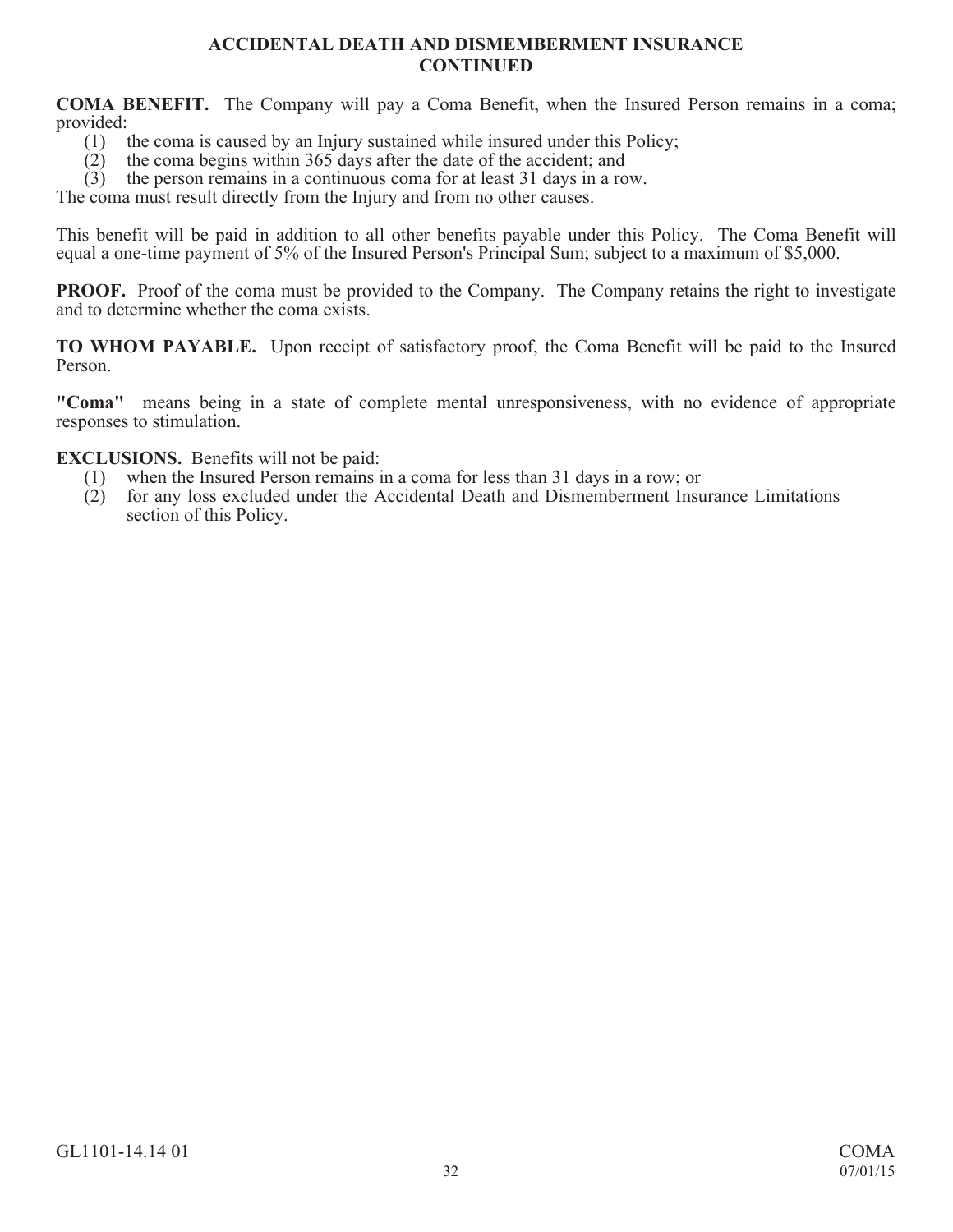# **SAFE DRIVER BENEFIT**

BENEFIT. If an Insured Person dies as a direct result of a covered auto accident, for which Accidental Death and Dismemberment Benefits are payable; then:

- (1) an additional Seat Belt Benefit will be payable, if the Insured Person was wearing a properly fastened seat belt at the time of the accident; and
- (2) an additional Air Bag Benefit will be payable, if the auto was equipped with air bag(s).

The Seat Belt Benefit equals \$10,000 or 10% of the Principal Sum, whichever is less; and the Air Bag Benefit equals \$10,000 or 10% of the Principal Sum, whichever is less. The Seat Belt Benefit and the Air Bag Benefit will not be less than \$1,000 per Insured Person. The Principal Sum is the amount payable because of the Insured Person's accidental death.

A copy of the police report must be submitted with the claim. The position of the seat belt or presence of an air bag must be certified by:

- (1) the official accident report; or
- (2) the coroner, traffic officer or other investigating officer.

Upon receipt of satisfactory written proof, the additional benefit will be paid in accord with the Beneficiary section.

DEFINITIONS. As used in this provision:

"Auto" means a 4-wheel passenger car, station wagon, jeep, pick-up truck or van-type car. It must be licensed for use on public highways. It includes a car owned or leased by the Group Policyholder.

"Intoxicated," "Impaired," or "Under the Influence of Drugs" shall be defined as by the jurisdiction where the accident occurs.

"Seat Belt" means a properly installed:

- (1) seat belt or lap and shoulder restraint; or
- (2) other restraint approved by the National Highway Traffic Safety Administration.

LIMITATIONS. Safe Driver Benefits will not be paid if:

- (1) the Accidental Death and Dismemberment Benefits is not paid under this Policy for the Insured Person's death; or
- (2) at the time of the accident, the Insured Person or any other person who was driving the auto in which the Insured Person was traveling:
	- (a) was driving without a valid drivers' license;
	- (b) was driving in excess of the legal speed limit; or
	- (c) was driving while intoxicated, impaired, or under the influence of drugs (except for drugs taken as prescribed by a Physician for the driver's use).

The above limitations will apply, whether or not the driver is convicted.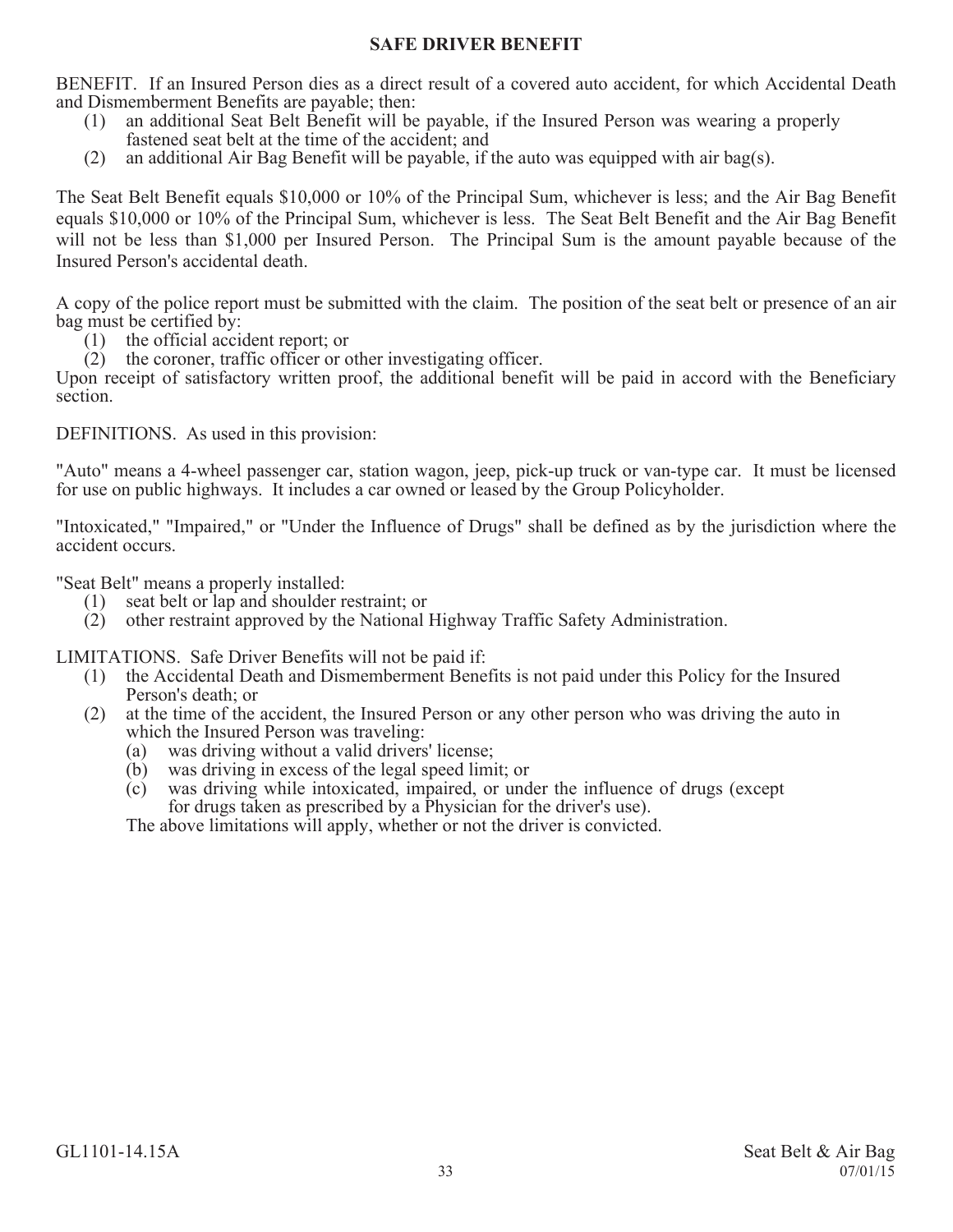#### **NOTICE OF PROTECTION PROVIDED BY CALIFORNIA LIFE AND HEALTH INSURANCE GUARANTY ASSOCIATION**

This notice provides a brief summary regarding the protections provided to policyholders by the California Life and Health Insurance Guarantee Association ("the Association"). The purpose of the Association is to assure that policyholders will be protected, within certain limits, in the unlikely event that a member insurer of the Association becomes financially unable to meet its obligations. Insurance companies licensed in California to sell life insurance, health insurance, annuities and structured settlement annuities are members of the Association. The protection provided by the Association is not unlimited and is not a substitute for consumers' care in selecting insurers. This protection was created under California law, which determines who and what is covered and the amounts of coverage.

Below is a brief summary of the coverages, exclusions and limits provided by the Association. This summary does not cover all provisions of the law; nor does it in any way change anyone's rights or obligations or the rights or obligations of the Association.

# **COVERAGE**

# **• Persons Covered**

Generally, an individual is covered by the Association if the insurer was a member of the Association *and* the individual lives in California at the time the insurer is determined by a court to be insolvent.

Coverage is also provided to policy beneficiaries, payees or assignees, whether or not they live in California.

# **• Amounts of Coverage**

The basic coverage protections provided by the Association are as follows.

# x **Life Insurance, Annuities and Structured Settlement Annuities**

For life insurance policies, annuities and structured settlement annuities, the Association will provide the following:

# • Life Insurance

80% of death benefits but not to exceed \$300,000

80% of cash surrender or withdrawal values but not to exceed \$100,000

• Annuities and Structured Settlement Annuities

80% of the present value of annuity benefits, including net cash withdrawal and net cash surrender values but not to exceed \$250,000

The maximum amount of protection provided by the Association to an individual, for *all* life insurance, annuities and structured settlement annuities is \$300,000, regardless of the number of policies or contracts covering the individual.

# **• Health Insurance**

The maximum amount of protection provided by the Association to an individual, as of April 1, 2011, is \$470,125. This amount will increase or decrease based upon changes in the health care cost component of the consumer price index to the date on which an insurer becomes an insolvent insurer.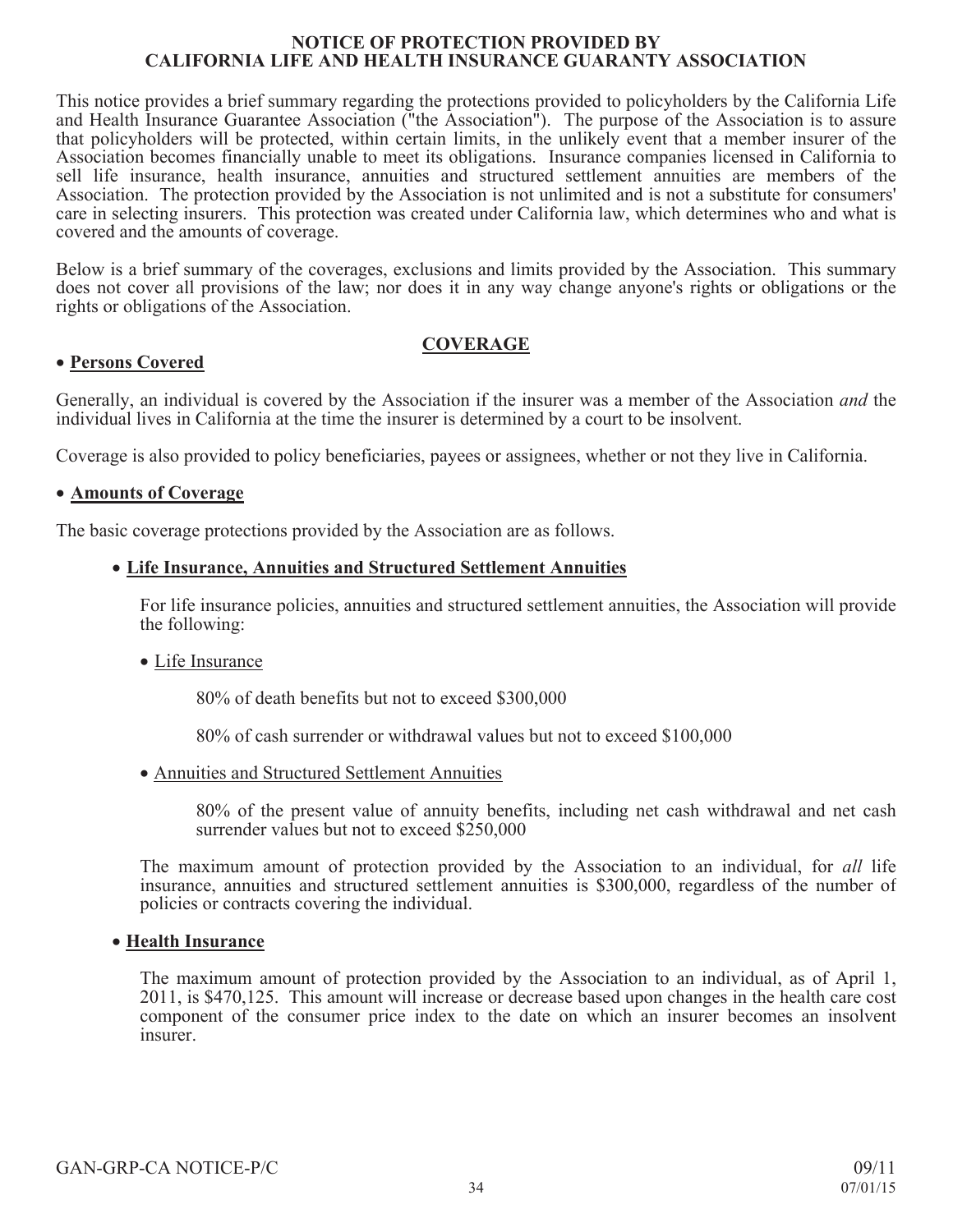# **COVERAGE LIMITATIONS AND EXCLUSIONS FROM COVERAGE**

The Association may not provide coverage for this policy. Coverage by the Association generally requires residency in California. You should not rely on coverage by the Association in selecting an insurance company or in selecting an insurance policy.

The following policies and persons are among those that are excluded from Association coverage:

- x A policy or contract issued by an insurer that was not authorized to do business in California when it issued the policy or contract
- A policy issued by a health care service plan (HMO), a hospital or medical service organization, a charitable organization, a fraternal benefit society, a mandatory state pooling plan, a mutual assessment company, an insurance exchange, or a grants and annuities society
- x If the person is provided coverage by the guaranty association of another state.
- Unallocated annuity contracts; that is, contracts which are not issued to and owned by an individual and which do not guaranty annuity benefits to an individual
- Employer and association plans, to the extent they are self-funded or uninsured
- A policy or contract providing any health care benefits under Medicare Part C or Part D
- An annuity issued by an organization that is only licensed to issue charitable gift annuities
- Any policy or portion of a policy which is not guaranteed by the insurer or for which the individual has assumed the risk, such as certain investment elements of a variable life insurance policy or a variable annuity contract
- Any policy of reinsurance unless an assumption certificate was issued
- Interest rate yields (including implied yields) that exceed limits that are specified in Insurance Code Section  $1607.02(b)(2)(C)$ .

# **NOTICES**

Insurance companies or their agents are required by law to give or send you this notice. Policyholders with additional questions should first contact their insurer or agent. To learn more about coverages provided by the Association, please visit the Association's website at www.califega.org, or contact either of the following:

| California Life and Health Insurance | California Department of Insurance    |
|--------------------------------------|---------------------------------------|
| Guarantee Association                | <b>Consumer Communications Bureau</b> |
| P.O Box 16860                        | 300 South Spring Street               |
| Beverly Hills, CA 90209-3319         | Los Angeles, CA 90013                 |
| $(323) 782 - 0182$                   | $(800)$ 927-4357                      |

**Insurance companies and agents are not allowed by California law to use the existence of the Association or coverage to solicit, induce or encourage you to purchase any form of insurance. When selecting an insurance company, you should not rely on Association coverage. If there is any inconsistency between this notice and California law, then California law will control.**